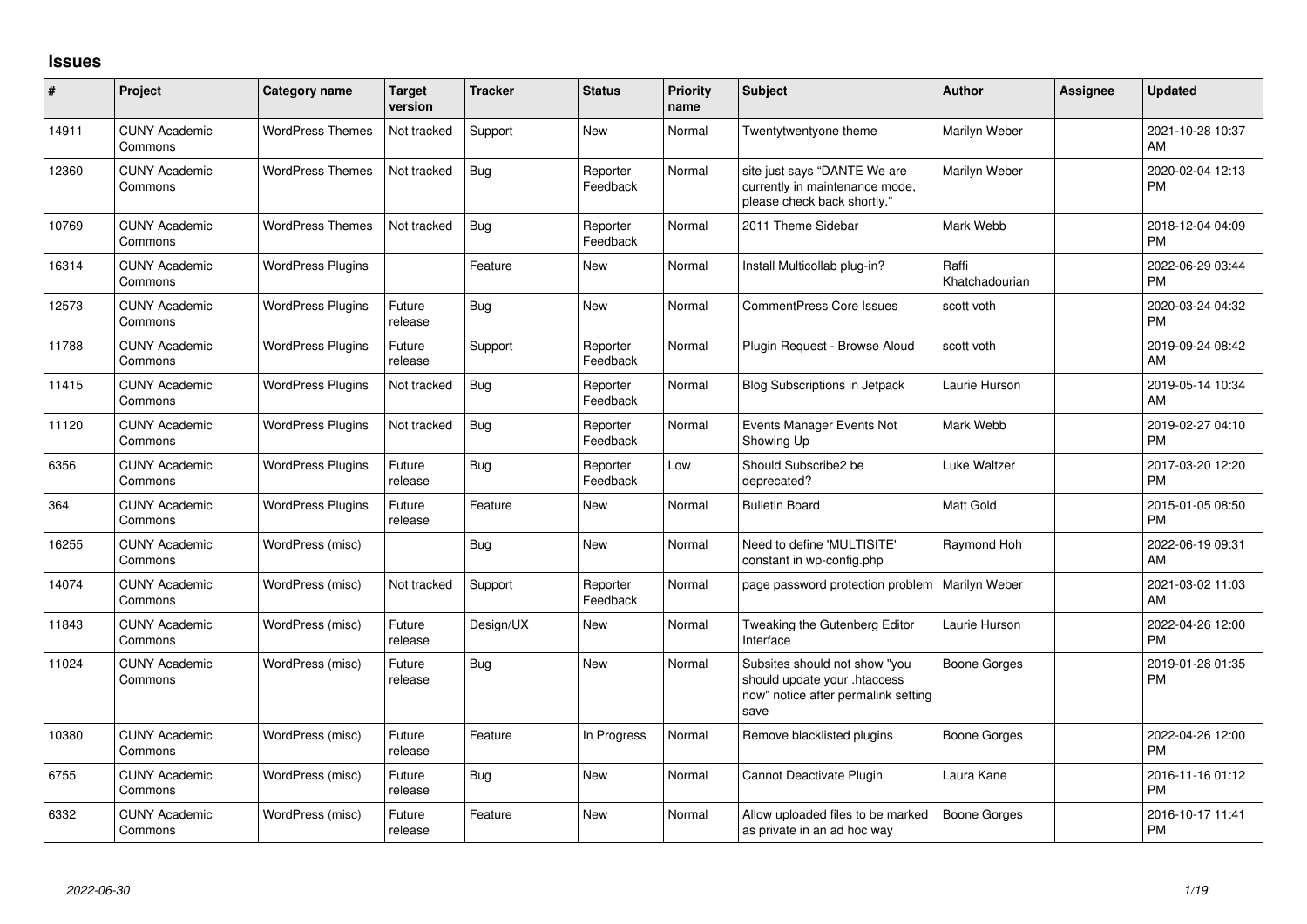| $\#$  | Project                         | <b>Category name</b>       | <b>Target</b><br>version | <b>Tracker</b> | <b>Status</b>        | <b>Priority</b><br>name | <b>Subject</b>                                                                             | <b>Author</b>           | <b>Assignee</b> | <b>Updated</b>                |
|-------|---------------------------------|----------------------------|--------------------------|----------------|----------------------|-------------------------|--------------------------------------------------------------------------------------------|-------------------------|-----------------|-------------------------------|
| 13975 | <b>CUNY Academic</b><br>Commons | Social Paper               | Not tracked              | Support        | Reporter<br>Feedback | Normal                  | can't approve comments on Social<br>Paper paper                                            | Marilyn Weber           |                 | 2021-02-12 09:33<br>AM        |
| 5489  | <b>CUNY Academic</b><br>Commons | Social Paper               | Future<br>release        | Feature        | New                  | Normal                  | Asc/desc sorting for Social Paper<br>directories                                           | Boone Gorges            |                 | 2016-04-21 10:06<br><b>PM</b> |
| 5488  | <b>CUNY Academic</b><br>Commons | Social Paper               | Future<br>release        | Bug            | <b>New</b>           | Normal                  | Add a "last edited by" field to<br>Social Paper group directories                          | Boone Gorges            |                 | 2016-04-21 10:05<br><b>PM</b> |
| 5205  | <b>CUNY Academic</b><br>Commons | Social Paper               | Future<br>release        | Feature        | <b>New</b>           | Normal                  | Social Paper folders                                                                       | Marilyn Weber           |                 | 2016-02-11 10:24<br><b>PM</b> |
| 5199  | <b>CUNY Academic</b><br>Commons | Social Paper               | Future<br>release        | Feature        | New                  | Normal                  | add tables to the SP editor                                                                | Marilyn Weber           |                 | 2016-10-24 11:27<br>AM        |
| 13048 | <b>CUNY Academic</b><br>Commons | Shortcodes and<br>embeds   | Future<br>release        | Feature        | <b>New</b>           | Normal                  | Jupyter Notebooks support                                                                  | Boone Gorges            |                 | 2020-07-14 11:46<br>AM        |
| 11860 | <b>CUNY Academic</b><br>Commons | Registration               | Future<br>release        | Feature        | <b>New</b>           | Normal                  | <b>Ensure Students Are Aware They</b><br>Can Use Aliases At Registration                   | scott voth              |                 | 2019-09-24 08:46<br>AM        |
| 10273 | <b>CUNY Academic</b><br>Commons | Registration               | Not tracked              | Support        | Reporter<br>Feedback | Normal                  | users combining CF and campus<br>address                                                   | Marilyn Weber           |                 | 2019-09-18 10:58<br>AM        |
| 13650 | <b>CUNY Academic</b><br>Commons | Group Library              | Future<br>release        | Feature        | New                  | Normal                  | Forum Attachments in Group<br>Library                                                      | Laurie Hurson           |                 | 2021-11-19 12:30<br><b>PM</b> |
| 11077 | <b>CUNY Academic</b><br>Commons | Events                     | Not tracked              | Feature        | Reporter<br>Feedback | Normal                  | Show event category description<br>in event list view                                      | Raffi<br>Khatchadourian |                 | 2019-02-12 10:38<br><b>PM</b> |
| 5992  | <b>CUNY Academic</b><br>Commons | <b>Email Notifications</b> | Future<br>release        | Feature        | New                  | Normal                  | Changing the From line of<br>autogenerated blog emails                                     | Marilyn Weber           |                 | 2018-09-27 05:19<br><b>PM</b> |
| 10982 | <b>CUNY Academic</b><br>Commons | Domain Mapping             | Not tracked              | Support        | Reporter<br>Feedback | Normal                  | <b>CNAME</b> question                                                                      | scott voth              |                 | 2019-01-22 04:29<br><b>PM</b> |
| 11556 | <b>CUNY Academic</b><br>Commons | Courses                    | Not tracked              | <b>Bug</b>     | Reporter<br>Feedback | Normal                  | Instructor name given in course<br>listina                                                 | Tom Harbison            |                 | 2019-06-25 04:12<br><b>PM</b> |
| 12350 | <b>CUNY Academic</b><br>Commons | <b>Blogs (BuddyPress)</b>  | Not tracked              | Support        | Reporter<br>Feedback | Normal                  | URL creation problem                                                                       | Marilyn Weber           |                 | 2020-02-03 11:27<br>AM        |
| 9720  | <b>CUNY Academic</b><br>Commons | Authentication             | Future<br>release        | Feature        | New                  | Normal                  | The Commons should be an<br>oAuth provider                                                 | Boone Gorges            |                 | 2019-03-01 02:04<br><b>PM</b> |
| 16318 | <b>CUNY Academic</b><br>Commons |                            |                          | <b>Bug</b>     | <b>New</b>           | Normal                  | Unable to Access block editor or<br>embed YouTube videos in new<br>pages, in one site only | <b>Syelle Graves</b>    |                 | 2022-06-29 02:24<br>PM        |
| 16294 | <b>CUNY Academic</b><br>Commons |                            |                          | Bug            | <b>New</b>           | Urgent                  | CAC is down                                                                                | Raffi<br>Khatchadourian |                 | 2022-06-27 02:00<br><b>PM</b> |
| 16290 | <b>CUNY Academic</b><br>Commons |                            |                          | Feature        | Reporter<br>Feedback | Normal                  | Add Table Of Contents Block<br>plug-in                                                     | Raffi<br>Khatchadourian |                 | 2022-06-24 10:26<br>AM        |
| 16099 | <b>CUNY Academic</b><br>Commons |                            |                          | Support        | Reporter<br>Feedback | Normal                  | request for Newsletter Glue                                                                | Marilyn Weber           |                 | 2022-05-13 12:14<br><b>PM</b> |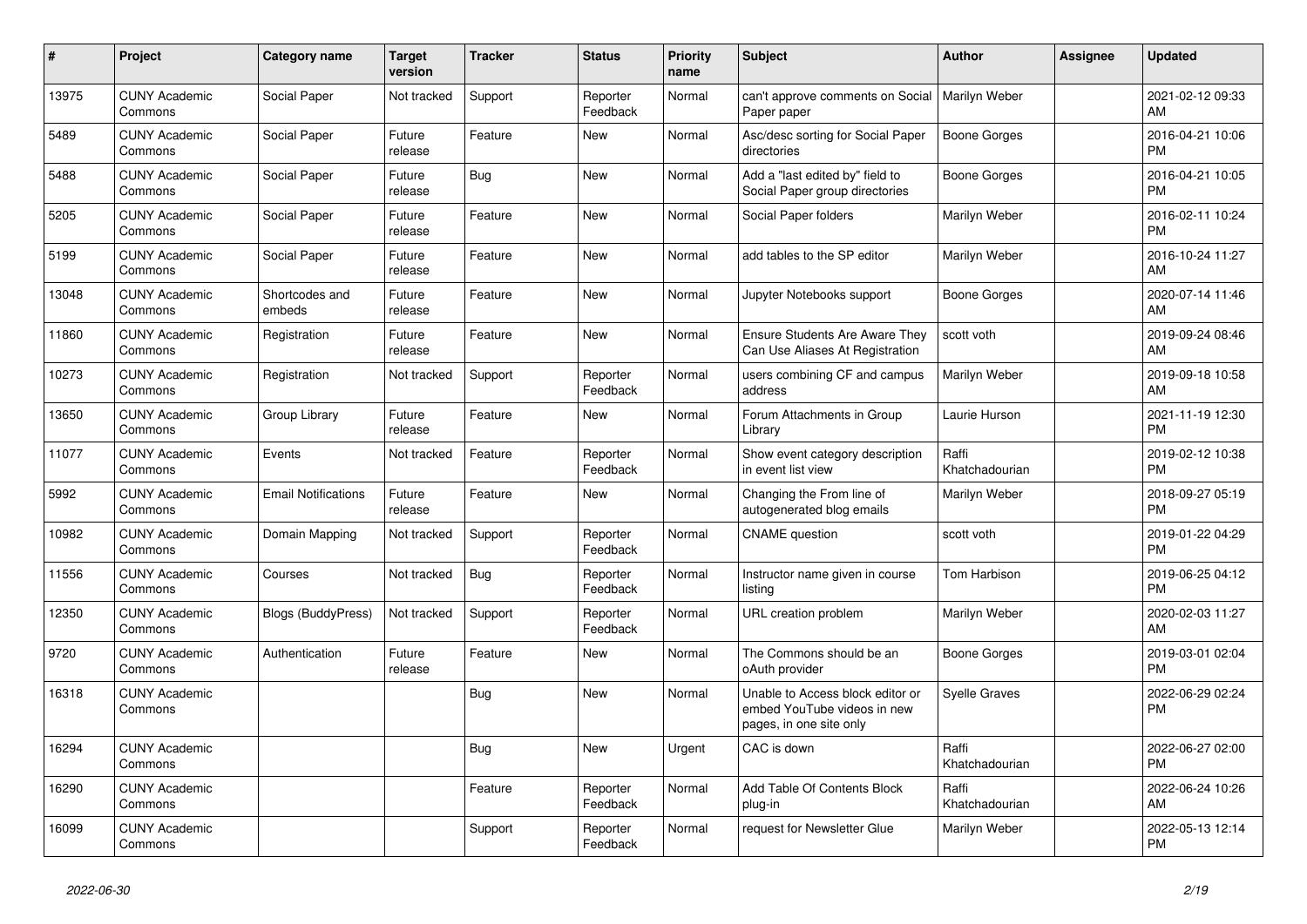| ∦     | Project                         | Category name | <b>Target</b><br>version | <b>Tracker</b> | <b>Status</b>        | <b>Priority</b><br>name | <b>Subject</b>                                                       | <b>Author</b>           | <b>Assignee</b> | <b>Updated</b>                |
|-------|---------------------------------|---------------|--------------------------|----------------|----------------------|-------------------------|----------------------------------------------------------------------|-------------------------|-----------------|-------------------------------|
| 15923 | <b>CUNY Academic</b><br>Commons |               | Not tracked              | Feature        | Reporter<br>Feedback | Normal                  | <b>Bellows Plugin Adjustments</b>                                    | Laurie Hurson           |                 | 2022-04-20 10:10<br>AM        |
| 15816 | <b>CUNY Academic</b><br>Commons |               | Not tracked              | Support        | <b>New</b>           | Normal                  | slow loading at SPS                                                  | Marilyn Weber           |                 | 2022-04-05 01:26<br><b>PM</b> |
| 15757 | <b>CUNY Academic</b><br>Commons |               |                          | Bug            | <b>New</b>           | Normal                  | Members # do not match                                               | Laurie Hurson           |                 | 2022-03-30 04:52<br><b>PM</b> |
| 15685 | <b>CUNY Academic</b><br>Commons |               |                          | Support        | <b>New</b>           | High                    | problem with chrome?                                                 | Marilyn Weber           |                 | 2022-04-25 03:40<br><b>PM</b> |
| 15655 | <b>CUNY Academic</b><br>Commons |               | 2.0.3                    | Support        | Reporter<br>Feedback | Normal                  | Event Aggregator plugin?                                             | Marilyn Weber           |                 | 2022-06-29 11:32<br>AM        |
| 15613 | <b>CUNY Academic</b><br>Commons |               | 2.0.3                    | Feature        | Reporter<br>Feedback | Normal                  | Adding "Passster" plugin                                             | Laurie Hurson           |                 | 2022-06-29 11:32<br><b>AM</b> |
| 15565 | <b>CUNY Academic</b><br>Commons |               |                          | Support        | <b>New</b>           | Normal                  | Events - send updates to an email<br>listserv                        | Marilyn Weber           |                 | 2022-03-10 01:06<br><b>PM</b> |
| 15370 | <b>CUNY Academic</b><br>Commons |               |                          | Support        | Reporter<br>Feedback | Normal                  | All-in-One Event Calendar?                                           | Marilyn Weber           |                 | 2022-02-17 11:03<br>AM        |
| 15260 | <b>CUNY Academic</b><br>Commons |               |                          | Support        | Reporter<br>Feedback | Normal                  | Diacritical markings   European<br><b>Stages</b>                     | Marilyn Weber           |                 | 2022-02-04 08:16<br>AM        |
| 15176 | <b>CUNY Academic</b><br>Commons |               | Not tracked              | Support        | Reporter<br>Feedback | Normal                  | Archiving Q Writing & Old<br>Wordpress Sites on the Commons          | Laurie Hurson           |                 | 2022-02-08 10:28<br>AM        |
| 15169 | <b>CUNY Academic</b><br>Commons |               | 2.0.3                    | Support        | Reporter<br>Feedback | Normal                  | new Prelude website zipfiles for<br>custom theme and other files.    | Marilyn Weber           |                 | 2022-06-29 11:32<br>AM        |
| 15045 | <b>CUNY Academic</b><br>Commons |               |                          | Support        | <b>New</b>           | Normal                  | no result for KCeL in the search<br>box on the commons               | Marilyn Weber           |                 | 2021-12-10 11:29<br>AM        |
| 14940 | <b>CUNY Academic</b><br>Commons |               |                          | Bug            | <b>New</b>           | Normal                  | Discrepancy between Commons<br>profile "sites" and actual # of sites | Laurie Hurson           |                 | 2021-11-08 11:09<br>AM        |
| 14936 | <b>CUNY Academic</b><br>Commons |               |                          | <b>Bug</b>     | <b>New</b>           | Normal                  | Commons websites blocked by<br>SPS campus network                    | Laurie Hurson           |                 | 2021-11-03 03:57<br><b>PM</b> |
| 14900 | <b>CUNY Academic</b><br>Commons |               | Not tracked              | Support        | Reporter<br>Feedback | Normal                  | previous theme?                                                      | Marilyn Weber           |                 | 2021-10-25 10:31<br>AM        |
| 14842 | <b>CUNY Academic</b><br>Commons |               | Not tracked              | Support        | Reporter<br>Feedback | Normal                  | Question about widgets and block<br>editor                           | Gina Cherry             |                 | 2021-10-06 03:01<br><b>PM</b> |
| 14792 | <b>CUNY Academic</b><br>Commons |               |                          | Bug            | <b>New</b>           | Normal                  | Inconsistent email notifications<br>from gravity forms               | Raffi<br>Khatchadourian |                 | 2021-10-04 01:50<br><b>PM</b> |
| 14784 | <b>CUNY Academic</b><br>Commons |               |                          | Support        | Reporter<br>Feedback | Normal                  | User report of logo problem when<br>using Customizer theme           | <b>Marilyn Weber</b>    |                 | 2021-09-17 10:25<br>AM        |
| 14629 | <b>CUNY Academic</b><br>Commons |               | Not tracked              | Bug            | Reporter<br>Feedback | Normal                  | Possible Post Order Bug?                                             | <b>Syelle Graves</b>    |                 | 2021-09-14 10:47<br>AM        |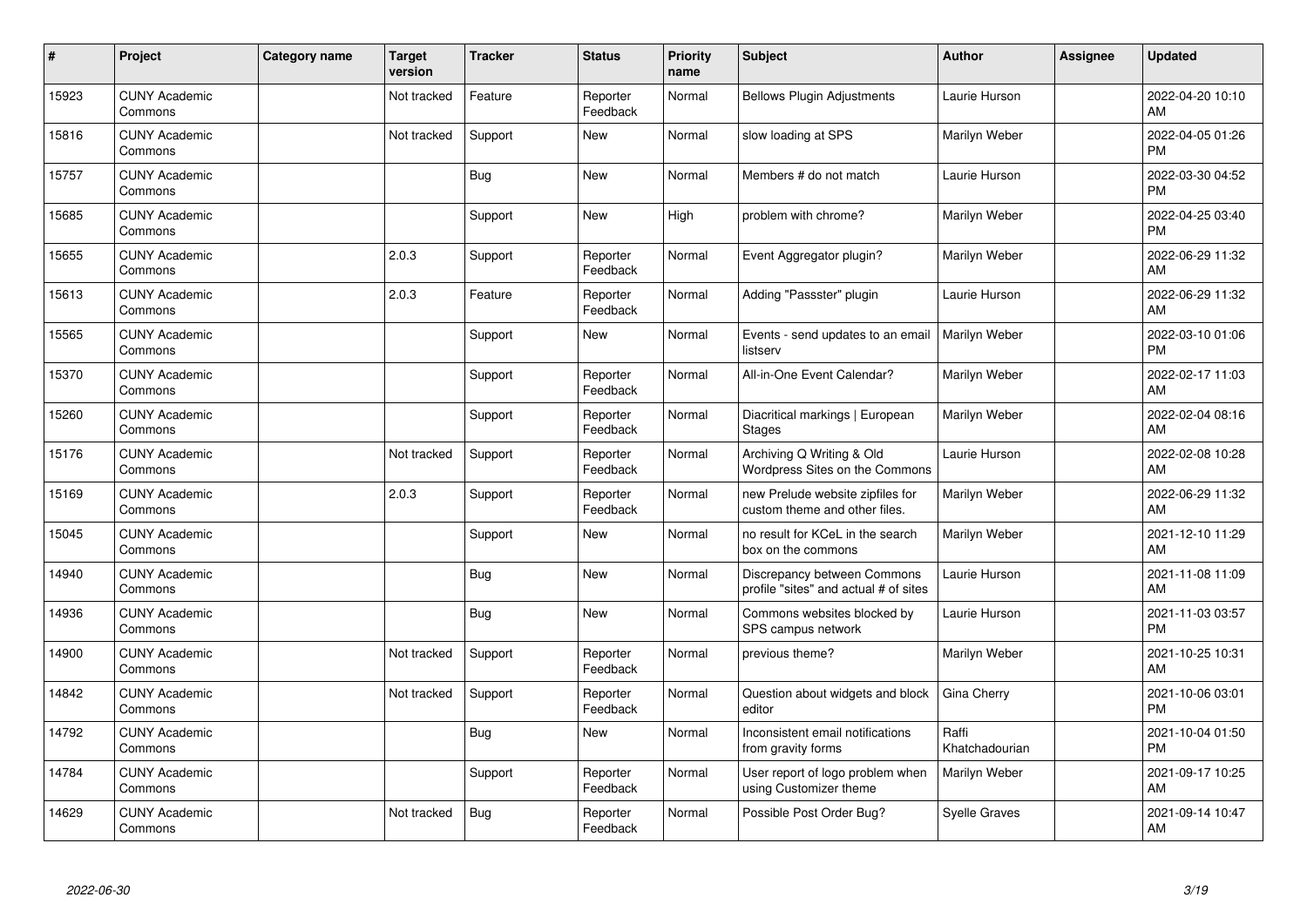| #     | Project                         | <b>Category name</b> | <b>Target</b><br>version | <b>Tracker</b> | <b>Status</b>        | <b>Priority</b><br>name | <b>Subject</b>                                                     | <b>Author</b>      | Assignee | <b>Updated</b>                |
|-------|---------------------------------|----------------------|--------------------------|----------------|----------------------|-------------------------|--------------------------------------------------------------------|--------------------|----------|-------------------------------|
| 14538 | <b>CUNY Academic</b><br>Commons |                      | Not tracked              | Support        | Reporter<br>Feedback | Normal                  | <b>Weebly To Commons</b>                                           | Laurie Hurson      |          | 2021-09-14 10:47<br>AM        |
| 14398 | <b>CUNY Academic</b><br>Commons |                      | Not tracked              | Support        | Reporter<br>Feedback | Normal                  | Events plug-in notification problem                                | Marilyn Weber      |          | 2021-05-11 11:21<br>AM        |
| 13912 | <b>CUNY Academic</b><br>Commons |                      | Not tracked              | Feature        | Hold                 | Low                     | posting "missed schedule"                                          | Marilyn Weber      |          | 2021-02-23 10:46<br>AM        |
| 13255 | <b>CUNY Academic</b><br>Commons |                      | Not tracked              | Support        | Reporter<br>Feedback | Normal                  | Accessibility problems                                             | Marilyn Weber      |          | 2020-09-01 05:48<br><b>PM</b> |
| 13034 | <b>CUNY Academic</b><br>Commons |                      | Not tracked              | Support        | Reporter<br>Feedback | Normal                  | a site is asking people to join the<br>Commons to get a download   | Marilyn Weber      |          | 2020-07-12 07:23<br>AM        |
| 12436 | <b>CUNY Academic</b><br>Commons |                      | Not tracked              | Bug            | Assigned             | Normal                  | Nightly system downtime                                            | Boone Gorges       |          | 2020-08-01 09:30<br>AM        |
| 12352 | <b>CUNY Academic</b><br>Commons |                      | Not tracked              | Support        | New                  | Normal                  | 'posts list" page builder block<br>option                          | Marilyn Weber      |          | 2020-02-03 01:29<br><b>PM</b> |
| 12328 | <b>CUNY Academic</b><br>Commons |                      | Not tracked              | Support        | <b>New</b>           | Normal                  | Sign up Code for Non-CUNY<br>Faculty                               | Laurie Hurson      |          | 2020-01-28 10:25<br>AM        |
| 12198 | <b>CUNY Academic</b><br>Commons |                      | Not tracked              | <b>Bug</b>     | Reporter<br>Feedback | Normal                  | Duplicate listing in My Sites                                      | Tom Harbison       |          | 2019-12-09 05:50<br><b>PM</b> |
| 11848 | <b>CUNY Academic</b><br>Commons |                      | Not tracked              | Support        | Hold                 | Normal                  | a Dean of Faculty wants to share<br>a large file                   | Marilyn Weber      |          | 2019-09-24 08:44<br>AM        |
| 11787 | <b>CUNY Academic</b><br>Commons |                      | Not tracked              | Support        | Reporter<br>Feedback | Normal                  | automated comments notifications<br>on ZenDesk                     | Marilyn Weber      |          | 2019-08-26 06:18<br><b>PM</b> |
| 11771 | <b>CUNY Academic</b><br>Commons |                      | Not tracked              | Support        | Reporter<br>Feedback | Normal                  | post displays in sections                                          | Marilyn Weber      |          | 2019-08-20 10:34<br>AM        |
| 11519 | <b>CUNY Academic</b><br>Commons |                      | Not tracked              | Support        | Assigned             | Normal                  | comment option not appearing                                       | Marilyn Weber      |          | 2019-09-24 10:28<br>AM        |
| 11509 | <b>CUNY Academic</b><br>Commons |                      | Not tracked              | Support        | Reporter<br>Feedback | Normal                  | deleted Page causing a Menu<br>problem?                            | Marilyn Weber      |          | 2019-06-04 09:54<br>AM        |
| 11392 | <b>CUNY Academic</b><br>Commons |                      | Future<br>release        | Bug            | New                  | Normal                  | Migrate users away from<br><b>StatPress</b>                        | Boone Gorges       |          | 2019-04-23 03:53<br><b>PM</b> |
| 11131 | <b>CUNY Academic</b><br>Commons |                      | Future<br>release        | Feature        | Reporter<br>Feedback | Normal                  | Image Annotation Plugins                                           | Laurie Hurson      |          | 2019-02-26 11:33<br>AM        |
| 10657 | <b>CUNY Academic</b><br>Commons |                      | Not tracked              | Support        | Reporter<br>Feedback | Normal                  | child theme problems                                               | Marilyn Weber      |          | 2018-11-08 01:19<br><b>PM</b> |
| 2577  | <b>NYCDH Community</b><br>Site  |                      |                          | Feature        | Assigned             | Low                     | Investigate Potential to Add Links<br>to the Forum                 | <b>Mark Newton</b> | Alex Gil | 2013-05-16 09:40<br><b>PM</b> |
| 2576  | NYCDH Community<br>Site         |                      |                          | Bug            | Hold                 | Low                     | Test Next Button in Javascript<br><b>Tutorial Under Activities</b> | Mark Newton        | Alex Gil | 2013-05-18 02:55<br>PM        |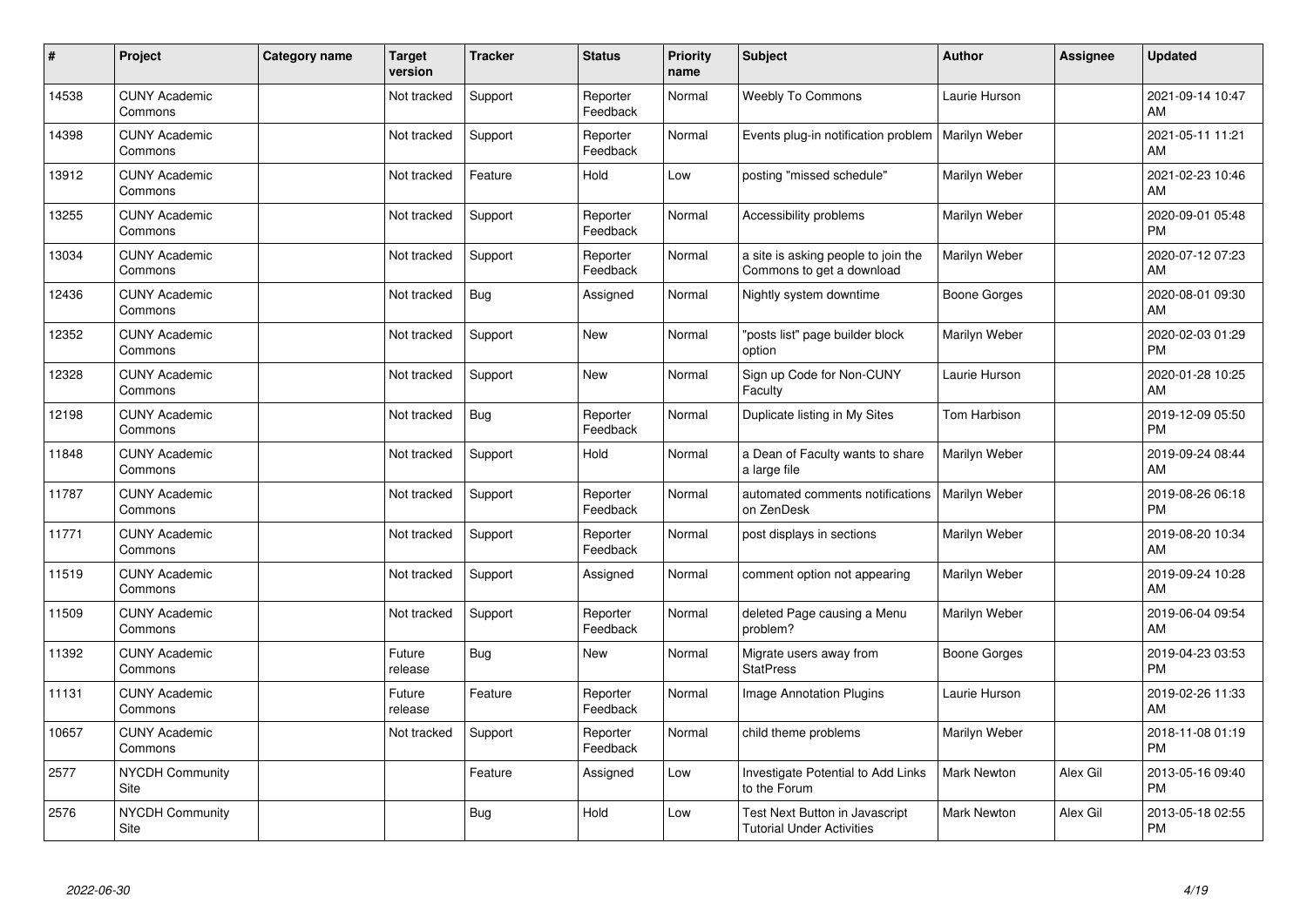| #     | Project                         | <b>Category name</b>     | <b>Target</b><br>version | <b>Tracker</b> | <b>Status</b>        | <b>Priority</b><br>name | <b>Subject</b>                                                | <b>Author</b>         | Assignee          | <b>Updated</b>                |
|-------|---------------------------------|--------------------------|--------------------------|----------------|----------------------|-------------------------|---------------------------------------------------------------|-----------------------|-------------------|-------------------------------|
| 11968 | JustPublics@365<br>MediaCamp    |                          |                          | Feature        | <b>New</b>           | Normal                  | Nanoscience Retractable Display<br>Unit                       | Donald Cherry         | Bonnie<br>Eissner | 2021-02-19 08:50<br>AM        |
| 14987 | <b>CUNY Academic</b><br>Commons | <b>WordPress Plugins</b> | Future<br>release        | Bug            | New                  | Normal                  | Elementor update causes<br>database freeze-up                 | Boone Gorges          | Boone<br>Gorges   | 2021-11-29 12:02<br><b>PM</b> |
| 12121 | <b>CUNY Academic</b><br>Commons | <b>WordPress Plugins</b> | 2.0.3                    | Feature        | Reporter<br>Feedback | Normal                  | Embedding H5P Iframes on<br>Commons Site                      | Laurie Hurson         | Boone<br>Gorges   | 2022-06-29 11:32<br>AM        |
| 9947  | <b>CUNY Academic</b><br>Commons | <b>WordPress Plugins</b> | Future<br>release        | Feature        | Reporter<br>Feedback | Normal                  | Install H5P quiz plugin                                       | Matt Gold             | Boone<br>Gorges   | 2018-09-11 11:01<br>AM        |
| 9926  | <b>CUNY Academic</b><br>Commons | <b>WordPress Plugins</b> | Future<br>release        | <b>Bug</b>     | <b>New</b>           | Normal                  | twitter-mentions-as-comments<br>cron jobs can run long        | <b>Boone Gorges</b>   | Boone<br>Gorges   | 2018-10-24 12:34<br><b>PM</b> |
| 9515  | <b>CUNY Academic</b><br>Commons | <b>WordPress Plugins</b> | Not tracked              | Bug            | Reporter<br>Feedback | Normal                  | Text to Speech plugin - "More<br>Slowly" checkbox not working | scott voth            | Boone<br>Gorges   | 2018-06-13 02:26<br><b>PM</b> |
| 9289  | <b>CUNY Academic</b><br>Commons | <b>WordPress Plugins</b> | Future<br>release        | <b>Bug</b>     | Reporter<br>Feedback | Normal                  | Email Users Plugin                                            | Laurie Hurson         | Boone<br>Gorges   | 2018-10-24 12:34<br><b>PM</b> |
| 9211  | <b>CUNY Academic</b><br>Commons | <b>WordPress Plugins</b> | Future<br>release        | Support        | Reporter<br>Feedback | Normal                  | Auto-Role Setting in Forum Plugin<br>Causing Some Confusion   | Luke Waltzer          | Boone<br>Gorges   | 2018-03-13 11:44<br>AM        |
| 2223  | <b>CUNY Academic</b><br>Commons | <b>WordPress Plugins</b> | Future<br>release        | Feature        | Assigned             | Low                     | Add Participad to the CUNY<br>Academic Commons                | <b>Matt Gold</b>      | Boone<br>Gorges   | 2014-09-17 10:03<br><b>PM</b> |
| 1562  | <b>CUNY Academic</b><br>Commons | <b>WordPress Plugins</b> | Future<br>release        | Feature        | Assigned             | Low                     | Play with NYT Collaborative<br><b>Authoring Tool</b>          | Matt Gold             | Boone<br>Gorges   | 2015-01-05 08:47<br><b>PM</b> |
| 658   | <b>CUNY Academic</b><br>Commons | <b>WordPress Plugins</b> | Future<br>release        | Feature        | Assigned             | Normal                  | Rebulid Sitewide Tag Suggestion                               | <b>Matt Gold</b>      | Boone<br>Gorges   | 2015-01-05 08:47<br><b>PM</b> |
| 15767 | <b>CUNY Academic</b><br>Commons | WordPress (misc)         |                          | Support        | New                  | Normal                  | Site loading slowly                                           | scott voth            | Boone<br>Gorges   | 2022-04-04 08:56<br><b>PM</b> |
| 14113 | <b>CUNY Academic</b><br>Commons | WordPress (misc)         | Future<br>release        | <b>Bug</b>     | Hold                 | Normal                  | Block Editor Not Working on this<br>page - Json error         | scott voth            | Boone<br>Gorges   | 2021-03-05 11:01<br>AM        |
| 13835 | <b>CUNY Academic</b><br>Commons | WordPress (misc)         | Future<br>release        | Feature        | <b>New</b>           | Normal                  | Allow OneSearch widget to have<br>'CUNY' as campus            | <b>Boone Gorges</b>   | Boone<br>Gorges   | 2021-11-19 12:39<br><b>PM</b> |
| 10040 | <b>CUNY Academic</b><br>Commons | WordPress (misc)         | Not tracked              | <b>Bug</b>     | Reporter<br>Feedback | Normal                  | User doesn't see full list of themes                          | <b>Matt Gold</b>      | Boone<br>Gorges   | 2018-07-25 10:12<br>AM        |
| 3759  | <b>CUNY Academic</b><br>Commons | WordPress (misc)         | Future<br>release        | Feature        | Assigned             | Normal                  | Review Interface for Adding Users   Matt Gold<br>to Blogs     |                       | Boone<br>Gorges   | 2015-03-24 05:52<br><b>PM</b> |
| 1508  | <b>CUNY Academic</b><br>Commons | WordPress (misc)         | Future<br>release        | Feature        | Assigned             | Normal                  | Share login cookies across<br>mapped domains                  | Boone Gorges          | Boone<br>Gorges   | 2012-07-02 12:12<br><b>PM</b> |
| 287   | <b>CUNY Academic</b><br>Commons | WordPress (misc)         | Future<br>release        | Feature        | Assigned             | Normal                  | Create troubleshooting tool for<br>account sign-up            | Matt Gold             | Boone<br>Gorges   | 2015-11-09 06:17<br><b>PM</b> |
| 14483 | <b>CUNY Academic</b><br>Commons | WordPress - Media        | Not tracked              | <b>Bug</b>     | Reporter<br>Feedback | Normal                  | Wordpress PDF Embed Stopped<br>Working after JITP Media Clone | <b>Patrick DeDauw</b> | Boone<br>Gorges   | 2021-05-20 01:51<br>PM        |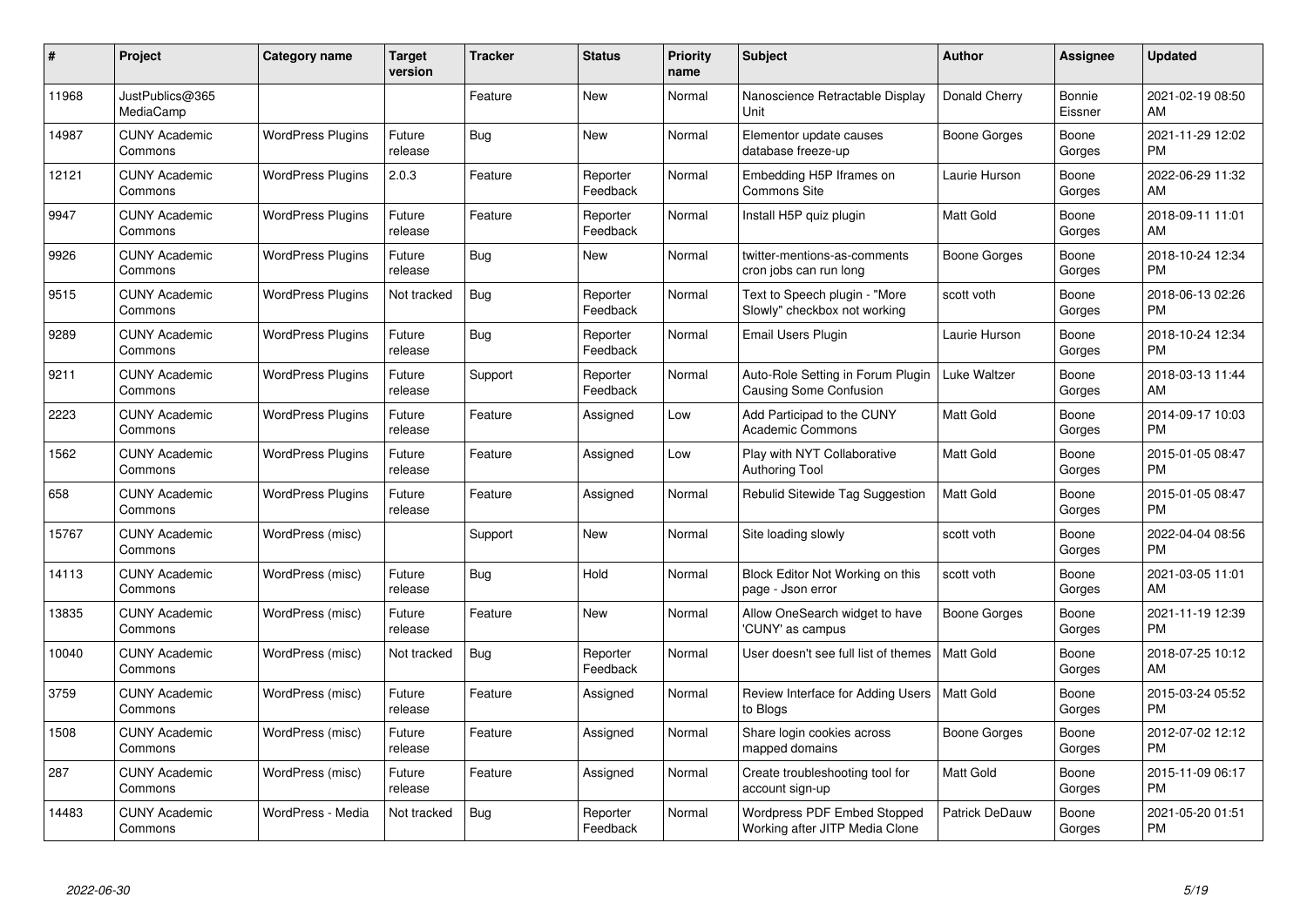| $\#$  | Project                         | <b>Category name</b>    | <b>Target</b><br>version | <b>Tracker</b> | <b>Status</b>        | <b>Priority</b><br>name | <b>Subject</b>                                                                                  | <b>Author</b>           | Assignee        | <b>Updated</b>                |
|-------|---------------------------------|-------------------------|--------------------------|----------------|----------------------|-------------------------|-------------------------------------------------------------------------------------------------|-------------------------|-----------------|-------------------------------|
| 11449 | <b>CUNY Academic</b><br>Commons | WordPress - Media       | Not tracked              | Support        | Reporter<br>Feedback | Normal                  | Cloning Media Library for JITP<br>from Staging to Production Site                               | Patrick DeDauw          | Boone<br>Gorges | 2019-05-13 12:00<br><b>PM</b> |
| 11386 | <b>CUNY Academic</b><br>Commons | WordPress - Media       | Not tracked              | Support        | Reporter<br>Feedback | Normal                  | disappearing images                                                                             | scott voth              | Boone<br>Gorges | 2019-05-14 10:32<br>AM        |
| 9941  | <b>CUNY Academic</b><br>Commons | Wiki                    | Not tracked              | Support        | Assigned             | Normal                  | Wiki functionality                                                                              | Matt Gold               | Boone<br>Gorges | 2018-06-26 10:57<br>AM        |
| 8675  | <b>CUNY Academic</b><br>Commons | User Onboarding         | Future<br>release        | Bug            | Reporter<br>Feedback | Low                     | Add new User search screen calls<br>for the input of email address but<br>doesn't work with one | Paul Hebert             | Boone<br>Gorges | 2017-10-11 11:17<br>AM        |
| 7981  | <b>CUNY Academic</b><br>Commons | Social Paper            | Future<br>release        | Bug            | <b>New</b>           | Normal                  | Social Paper comments should<br>not go to spam                                                  | Luke Waltzer            | Boone<br>Gorges | 2018-04-16 03:52<br><b>PM</b> |
| 7663  | <b>CUNY Academic</b><br>Commons | Social Paper            | Future<br>release        | Bug            | <b>New</b>           | Normal                  | Social Paper notifications not<br>formatted correctly on secondary<br>sites                     | Boone Gorges            | Boone<br>Gorges | 2018-04-16 03:52<br><b>PM</b> |
| 5182  | <b>CUNY Academic</b><br>Commons | Social Paper            | Future<br>release        | Design/UX      | <b>New</b>           | Normal                  | "Publishing" a private paper on<br>social paper?                                                | Raffi<br>Khatchadourian | Boone<br>Gorges | 2016-10-13 04:12<br><b>PM</b> |
| 5052  | <b>CUNY Academic</b><br>Commons | Social Paper            | Future<br>release        | Feature        | New                  | Low                     | Sentence by sentence or line by<br>line comments (SP suggestion #3)                             | Marilyn Weber           | Boone<br>Gorges | 2016-02-11 10:24<br><b>PM</b> |
| 3002  | <b>CUNY Academic</b><br>Commons | Search                  | Future<br>release        | Feature        | Assigned             | Normal                  | Overhaul CAC search by using<br>external search appliance                                       | Boone Gorges            | Boone<br>Gorges | 2020-07-15 03:05<br><b>PM</b> |
| 3615  | <b>CUNY Academic</b><br>Commons | Redmine                 | Not tracked              | Feature        | New                  | Low                     | Create Redmine issues via email                                                                 | Dominic Giglio          | Boone<br>Gorges | 2017-11-16 11:36<br>AM        |
| 11945 | <b>CUNY Academic</b><br>Commons | Reckoning               | Future<br>release        | Feature        | Reporter<br>Feedback | Normal                  | Add Comments bubble to<br>Reckoning views                                                       | Boone Gorges            | Boone<br>Gorges | 2019-11-12 05:14<br><b>PM</b> |
| 6014  | <b>CUNY Academic</b><br>Commons | Publicity               | Future<br>release        | Publicity      | Reporter<br>Feedback | Normal                  | Google search listing                                                                           | <b>Matt Gold</b>        | Boone<br>Gorges | 2016-09-21 03:48<br><b>PM</b> |
| 14184 | <b>CUNY Academic</b><br>Commons | <b>Public Portfolio</b> | Future<br>release        | Feature        | New                  | Normal                  | Centralized mechanism for storing<br>Campus affiliations                                        | Boone Gorges            | Boone<br>Gorges | 2022-01-04 11:35<br>AM        |
| 11496 | <b>CUNY Academic</b><br>Commons | <b>Public Portfolio</b> | 1.15.2                   | Support        | New                  | Normal                  | Replace Twitter Icon on Member<br>Portfolio page                                                | scott voth              | Boone<br>Gorges | 2019-06-06 01:03<br><b>PM</b> |
| 3768  | <b>CUNY Academic</b><br>Commons | <b>Public Portfolio</b> | Future<br>release        | Feature        | Assigned             | Normal                  | Institutions/Past positions on<br>public portfolios                                             | Matt Gold               | Boone<br>Gorges | 2018-04-23 10:44<br>AM        |
| 3220  | <b>CUNY Academic</b><br>Commons | <b>Public Portfolio</b> | Future<br>release        | Feature        | Assigned             | Normal                  | Add indent/outdent option to<br>Formatting Buttons on Profile<br>Page                           | <b>Matt Gold</b>        | Boone<br>Gorges | 2014-05-21 10:39<br><b>PM</b> |
| 3048  | <b>CUNY Academic</b><br>Commons | <b>Public Portfolio</b> | Future<br>release        | Feature        | New                  | Low                     | Images for rich text profile fields                                                             | Boone Gorges            | Boone<br>Gorges | 2014-02-19 12:56<br><b>PM</b> |
| 3042  | <b>CUNY Academic</b><br>Commons | <b>Public Portfolio</b> | Future<br>release        | Feature        | Assigned             | Normal                  | Browsing member interests                                                                       | Matt Gold               | Boone<br>Gorges | 2015-03-21 09:04<br><b>PM</b> |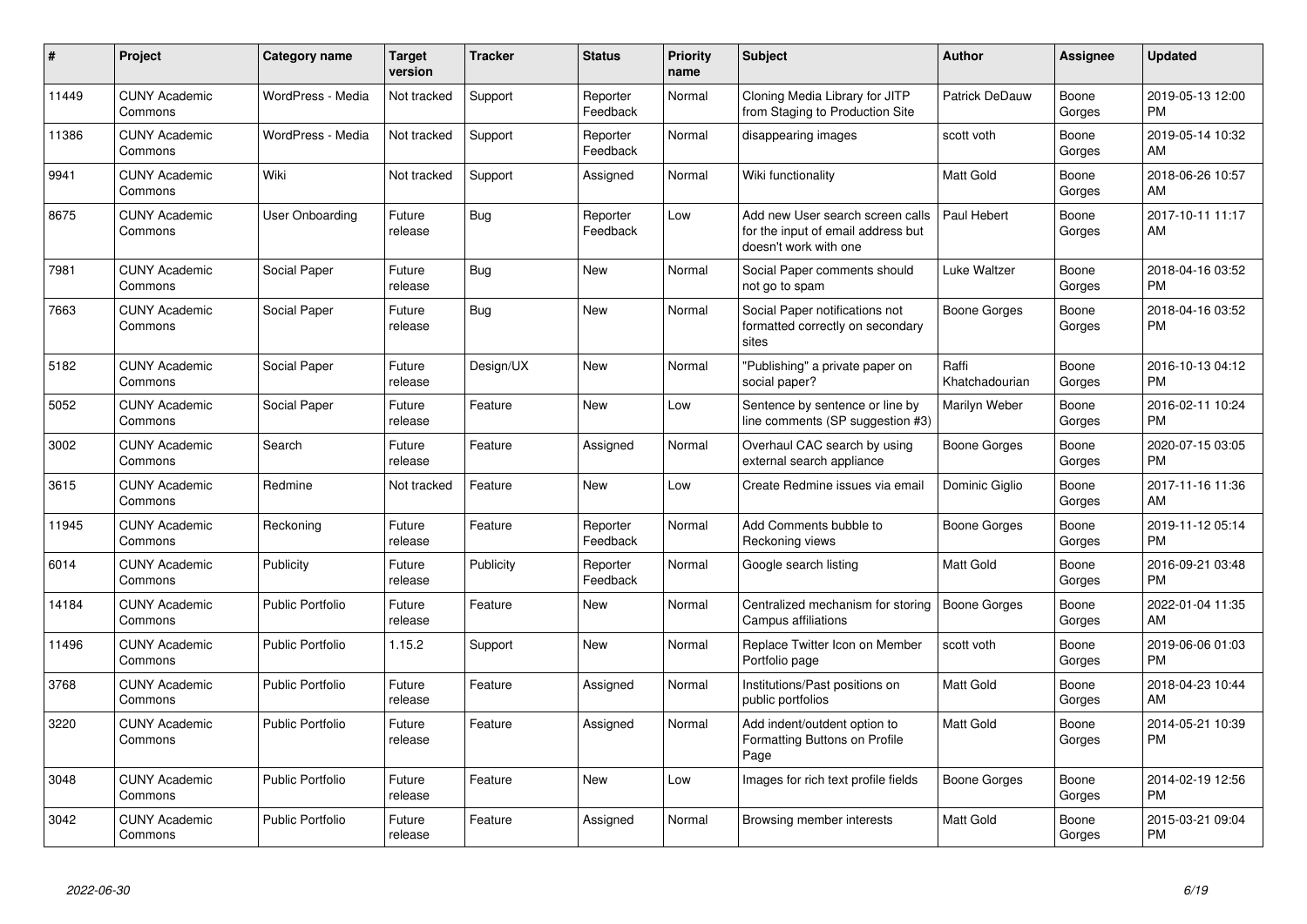| #     | Project                         | <b>Category name</b>           | <b>Target</b><br>version | <b>Tracker</b> | <b>Status</b>        | Priority<br>name | <b>Subject</b>                                                                             | <b>Author</b>           | <b>Assignee</b> | <b>Updated</b>                |
|-------|---------------------------------|--------------------------------|--------------------------|----------------|----------------------|------------------|--------------------------------------------------------------------------------------------|-------------------------|-----------------|-------------------------------|
| 2753  | <b>CUNY Academic</b><br>Commons | <b>Public Portfolio</b>        | Future<br>release        | Feature        | New                  | Normal           | Create actual actual tagification in<br>academic interests and other<br>fields             | Micki Kaufman           | Boone<br>Gorges | 2015-01-05 08:52<br>PM.       |
| 2013  | <b>CUNY Academic</b><br>Commons | <b>Public Portfolio</b>        | Future<br>release        | Feature        | Assigned             | Low              | Have Profile Privacy Options show<br>up only for filled-in fields                          | Matt Gold               | Boone<br>Gorges | 2015-11-09 06:09<br>PM.       |
| 15242 | <b>CUNY Academic</b><br>Commons | Performance                    | Not tracked              | Bug            | Reporter<br>Feedback | Normal           | Slugist site                                                                               | Raffi<br>Khatchadourian | Boone<br>Gorges | 2022-02-07 11:14<br>AM        |
| 14908 | <b>CUNY Academic</b><br>Commons | Performance                    |                          | Bug            | New                  | Normal           | Stale object cache on cdev                                                                 | Raymond Hoh             | Boone<br>Gorges | 2021-12-07 09:45<br>AM        |
| 10794 | <b>CUNY Academic</b><br>Commons | Performance                    | Not tracked              | Bug            | New                  | Normal           | Memcached connection<br>occasionally breaks                                                | Boone Gorges            | Boone<br>Gorges | 2018-12-06 03:30<br><b>PM</b> |
| 9895  | <b>CUNY Academic</b><br>Commons | Onboarding                     | Future<br>release        | Feature        | Assigned             | Normal           | Add "Accept Invitation"<br>link/button/function to Group<br>and/or Site invitation emails? | Luke Waltzer            | Boone<br>Gorges | 2018-06-07 12:42<br><b>PM</b> |
| 5234  | <b>CUNY Academic</b><br>Commons | Membership                     | Future<br>release        | Feature        | Assigned             | Normal           | Write Unconfirmed patch for WP                                                             | <b>Boone Gorges</b>     | Boone<br>Gorges | 2016-10-24 11:18<br>AM        |
| 3230  | <b>CUNY Academic</b><br>Commons | Internal Tools and<br>Workflow | Not tracked              | Feature        | Assigned             | High             | Scripts for quicker<br>provisioning/updating of<br>development environments                | Boone Gorges            | Boone<br>Gorges | 2016-01-26 04:54<br><b>PM</b> |
| 4980  | <b>CUNY Academic</b><br>Commons | Home Page                      | Future<br>release        | Feature        | Assigned             | Normal           | CAC Featured Content -- Adding<br>Randomization                                            | <b>Matt Gold</b>        | Boone<br>Gorges | 2016-12-12 03:01<br>PM.       |
| 1888  | <b>CUNY Academic</b><br>Commons | Home Page                      | Future<br>release        | Feature        | Assigned             | Normal           | Refactor BP MPO Activity Filter to<br>support proper pagination                            | Sarah Morgano           | Boone<br>Gorges | 2014-05-01 07:11<br>PM.       |
| 14309 | <b>CUNY Academic</b><br>Commons | Group Library                  | Future<br>release        | Feature        | New                  | Normal           | Better handling of<br>bp_group_document file download<br>attempts when file is not present | <b>Boone Gorges</b>     | Boone<br>Gorges | 2021-11-19 12:28<br>PM        |
| 13370 | <b>CUNY Academic</b><br>Commons | Group Library                  | Future<br>release        | Feature        | New                  | Normal           | Library bulk deletion and folder<br>editing                                                | Colin McDonald          | Boone<br>Gorges | 2020-10-13 10:41<br>AM        |
| 3419  | <b>CUNY Academic</b><br>Commons | Group Invitations              | 1.6.14                   | <b>Bug</b>     | Testing<br>Required  | Normal           | Neatening the display of<br>messages on group requests                                     | <b>Matt Gold</b>        | Boone<br>Gorges | 2014-09-01 09:29<br><b>PM</b> |
| 3308  | <b>CUNY Academic</b><br>Commons | Group Invitations              | Future<br>release        | Feature        | Assigned             | Normal           | Allow members to rescind group<br>invitations                                              | Matt Gold               | Boone<br>Gorges | 2015-04-01 08:53<br><b>PM</b> |
| 2610  | <b>CUNY Academic</b><br>Commons | Group Invitations              | Future<br>release        | Feature        | Assigned             | Low              | Request: Custom invitation<br>message to group invites                                     | local admin             | Boone<br>Gorges | 2015-11-09 06:13<br><b>PM</b> |
| 3193  | <b>CUNY Academic</b><br>Commons | Group Forums                   | Future<br>release        | Feature        | Assigned             | Normal           | bbPress 2.x dynamic roles and<br><b>RBE</b>                                                | Boone Gorges            | Boone<br>Gorges | 2014-09-30 01:30<br>PM.       |
| 585   | <b>CUNY Academic</b><br>Commons | Group Forums                   | Future<br>release        | Feature        | Assigned             | Normal           | Merge Forum Topics                                                                         | Sarah Morgano           | Boone<br>Gorges | 2011-07-06 04:11<br><b>PM</b> |
| 12091 | <b>CUNY Academic</b><br>Commons | Group Files                    | Future<br>release        | Feature        | New                  | Normal           | Improved pre-upload file validation<br>for bp-group-documents                              | Boone Gorges            | Boone<br>Gorges | 2019-11-14 01:21<br><b>PM</b> |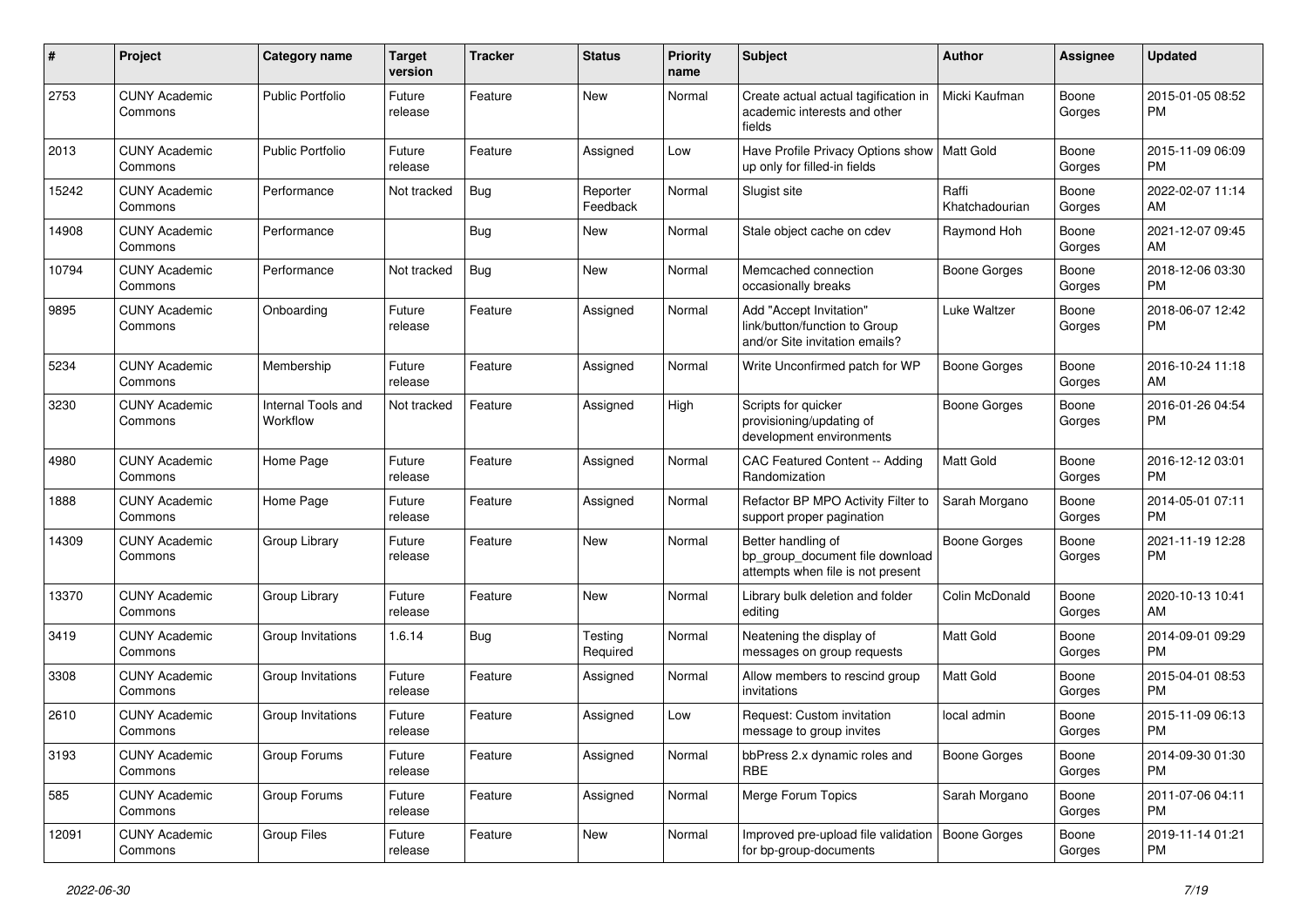| #     | Project                         | <b>Category name</b>       | <b>Target</b><br>version | <b>Tracker</b> | <b>Status</b>        | <b>Priority</b><br>name | <b>Subject</b>                                                                      | <b>Author</b>       | <b>Assignee</b> | <b>Updated</b>                |
|-------|---------------------------------|----------------------------|--------------------------|----------------|----------------------|-------------------------|-------------------------------------------------------------------------------------|---------------------|-----------------|-------------------------------|
| 3080  | <b>CUNY Academic</b><br>Commons | <b>Group Files</b>         | Future<br>release        | Feature        | Assigned             | Low                     | Create a system to keep track of<br>file changes                                    | <b>Matt Gold</b>    | Boone<br>Gorges | 2014-02-26 10:04<br><b>PM</b> |
| 8756  | <b>CUNY Academic</b><br>Commons | <b>Group Blogs</b>         | Future<br>release        | Feature        | Hold                 | Normal                  | Connect multiple blogs to one<br>group?                                             | <b>Matt Gold</b>    | Boone<br>Gorges | 2017-09-30 10:42<br>AM        |
| 3580  | <b>CUNY Academic</b><br>Commons | Group Blogs                | Future<br>release        | Feature        | New                  | Normal                  | Multiple blogs per group                                                            | Boone Gorges        | Boone<br>Gorges | 2018-02-20 02:02<br><b>PM</b> |
| 11531 | <b>CUNY Academic</b><br>Commons | Events                     | Future<br>release        | Feature        | New                  | Normal                  | Main Events calendar should<br>include non-public events that<br>user has access to | scott voth          | Boone<br>Gorges | 2019-06-11 10:00<br>AM        |
| 5696  | <b>CUNY Academic</b><br>Commons | Events                     | Future<br>release        | Feature        | Assigned             | Normal                  | Events Calendar - display options<br>/ calendar aggregation                         | <b>Matt Gold</b>    | Boone<br>Gorges | 2016-10-13 11:44<br>AM        |
| 4903  | <b>CUNY Academic</b><br>Commons | Events                     | Future<br>release        | Design/UX      | Assigned             | Normal                  | Improving visual appearance of<br>event calendars                                   | <b>Matt Gold</b>    | Boone<br>Gorges | 2016-10-13 11:51<br>AM        |
| 4592  | <b>CUNY Academic</b><br>Commons | Events                     | Future<br>release        | Design/UX      | <b>New</b>           | Normal                  | Event Creation - Venue Dropdown<br>Slow                                             | Samantha Raddatz    | Boone<br>Gorges | 2015-09-14 04:56<br><b>PM</b> |
| 4481  | <b>CUNY Academic</b><br>Commons | Events                     | Future<br>release        | Feature        | New                  | Normal                  | Group admins/mods should have<br>the ability to unlink an event from<br>the group   | Boone Gorges        | Boone<br>Gorges | 2017-04-24 03:53<br><b>PM</b> |
| 4238  | <b>CUNY Academic</b><br>Commons | Events                     | Future<br>release        | Feature        | Assigned             | Normal                  | Copy Events to Other Groups?                                                        | Matt Gold           | Boone<br>Gorges | 2015-07-02 10:08<br>AM        |
| 4053  | <b>CUNY Academic</b><br>Commons | Events                     | Future<br>release        | Feature        | Assigned             | Normal                  | Create new tab for past events                                                      | Matt Gold           | Boone<br>Gorges | 2015-05-12 02:10<br><b>PM</b> |
| 3475  | <b>CUNY Academic</b><br>Commons | Events                     | Future<br>release        | Feature        | Assigned             | Normal                  | Request to add plugin to<br>streamline room<br>booking/appointment booking          | Naomi Barrettara    | Boone<br>Gorges | 2014-12-01 05:14<br><b>PM</b> |
| 15604 | <b>CUNY Academic</b><br>Commons | <b>Email Notifications</b> | Future<br>release        | Feature        | Assigned             | Normal                  | Restructure Commons Group<br>Digest Email Messages                                  | Matt Gold           | Boone<br>Gorges | 2022-05-26 10:45<br>AM        |
| 12042 | <b>CUNY Academic</b><br>Commons | <b>Email Notifications</b> | Future<br>release        | Feature        | New                  | Normal                  | Improved error logging for BPGES<br>send queue                                      | <b>Boone Gorges</b> | Boone<br>Gorges | 2021-11-19 12:25<br><b>PM</b> |
| 9979  | <b>CUNY Academic</b><br>Commons | <b>Email Notifications</b> | Not tracked              | Bug            | Reporter<br>Feedback | Normal                  | Reports of slow email activation<br>emails                                          | <b>Matt Gold</b>    | Boone<br>Gorges | 2018-08-29 09:40<br><b>PM</b> |
| 1167  | <b>CUNY Academic</b><br>Commons | <b>Email Invitations</b>   | Future<br>release        | Feature        | New                  | Low                     | Allow email invitations to be resent   Boone Gorges                                 |                     | Boone<br>Gorges | 2015-11-12 12:53<br>AM        |
| 1166  | <b>CUNY Academic</b><br>Commons | <b>Email Invitations</b>   | Future<br>release        | Feature        | <b>New</b>           | Low                     | Better organizational tools for Sent   Boone Gorges<br>Invites                      |                     | Boone<br>Gorges | 2015-11-09 06:02<br><b>PM</b> |
| 1165  | <b>CUNY Academic</b><br>Commons | <b>Email Invitations</b>   | Future<br>release        | Feature        | Assigned             | Low                     | Allow saved lists of invitees under<br>Send Invites                                 | <b>Boone Gorges</b> | Boone<br>Gorges | 2015-11-09 06:03<br><b>PM</b> |
| 16199 | <b>CUNY Academic</b><br>Commons | Directories                | 2.0.3                    | Bug            | <b>New</b>           | Normal                  | Removed "Semester" Filter from<br><b>Courses Directory</b>                          | Laurie Hurson       | Boone<br>Gorges | 2022-06-29 11:32<br>AM        |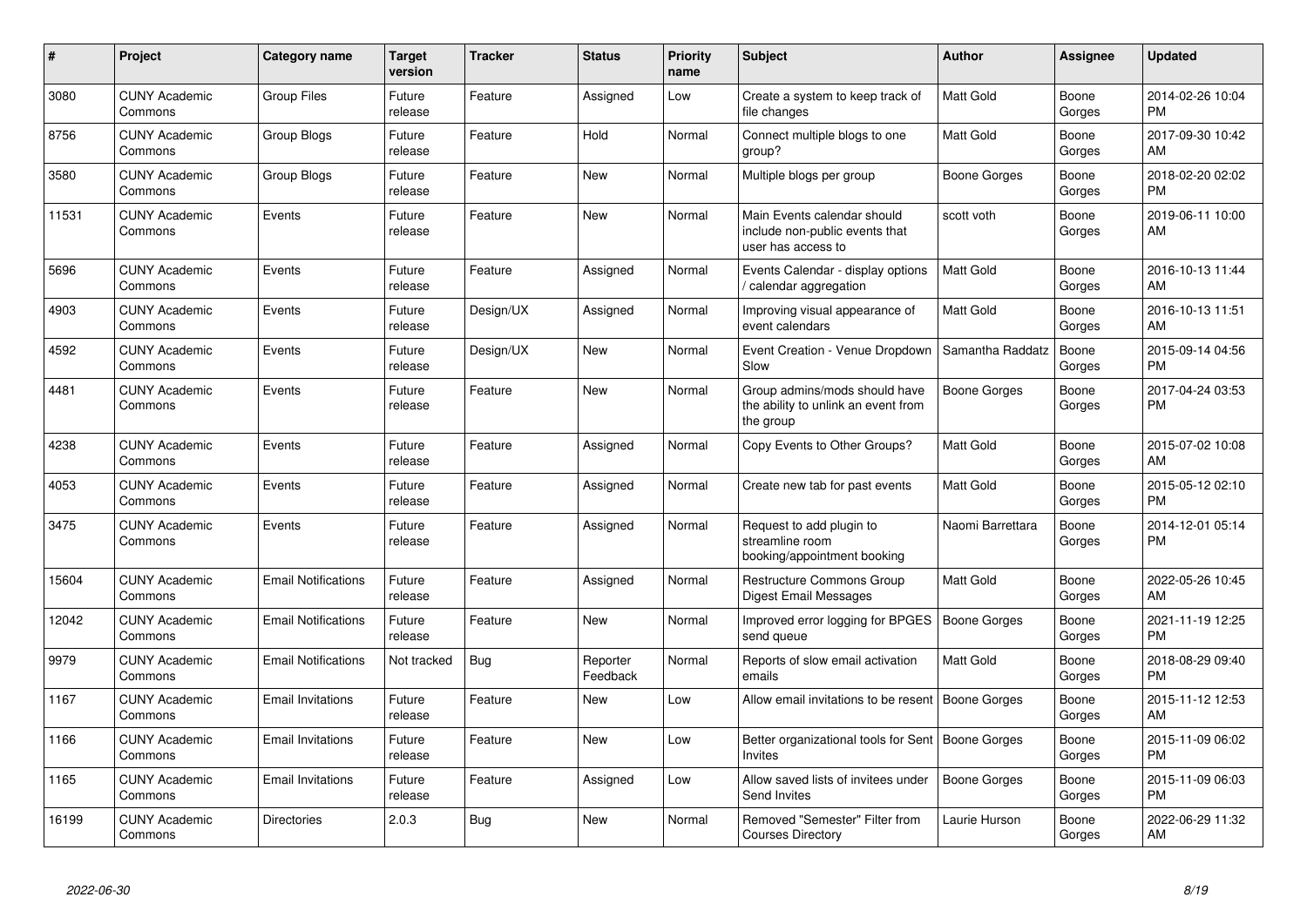| $\#$  | Project                         | <b>Category name</b>      | <b>Target</b><br>version | <b>Tracker</b> | <b>Status</b> | <b>Priority</b><br>name | <b>Subject</b>                                                       | <b>Author</b>       | <b>Assignee</b> | <b>Updated</b>                |
|-------|---------------------------------|---------------------------|--------------------------|----------------|---------------|-------------------------|----------------------------------------------------------------------|---------------------|-----------------|-------------------------------|
| 12438 | <b>CUNY Academic</b><br>Commons | Courses                   | Not tracked              | <b>Bug</b>     | <b>New</b>    | Normal                  | Site appearing twice                                                 | Laurie Hurson       | Boone<br>Gorges | 2020-02-18 01:34<br><b>PM</b> |
| 10226 | <b>CUNY Academic</b><br>Commons | Courses                   | Future<br>release        | Feature        | New           | Normal                  | Add "My Courses" to drop down<br>list                                | scott voth          | Boone<br>Gorges | 2021-11-19 12:42<br><b>PM</b> |
| 13466 | <b>CUNY Academic</b><br>Commons | Cavalcade                 | Future<br>release        | Feature        | New           | Normal                  | Automated cleanup for duplicate<br>Cavalcade tasks                   | Boone Gorges        | Boone<br>Gorges | 2020-10-13 05:24<br><b>PM</b> |
| 6389  | <b>CUNY Academic</b><br>Commons | <b>BuddyPress Docs</b>    | Future<br>release        | Feature        | New           | Low                     | Make Discussion Area Visible<br>When Editing a Doc                   | Luke Waltzer        | Boone<br>Gorges | 2016-10-21 04:16<br><b>PM</b> |
| 2523  | <b>CUNY Academic</b><br>Commons | <b>BuddyPress Docs</b>    | Future<br>release        | Feature        | Assigned      | Normal                  | Allow Users to Upload Images to<br><b>BP</b> Docs                    | Matt Gold           | Boone<br>Gorges | 2015-11-09 06:14<br><b>PM</b> |
| 1744  | <b>CUNY Academic</b><br>Commons | <b>BuddyPress Docs</b>    | Future<br>release        | Feature        | Assigned      | Normal                  | Spreadsheet-style Docs                                               | Boone Gorges        | Boone<br>Gorges | 2015-11-09 06:13<br><b>PM</b> |
| 1422  | <b>CUNY Academic</b><br>Commons | <b>BuddyPress Docs</b>    | Future<br>release        | Feature        | Assigned      | Normal                  | Make "created Doc" activity icons<br>non-mini                        | <b>Boone Gorges</b> | Boone<br>Gorges | 2015-11-09 05:48<br><b>PM</b> |
| 1417  | <b>CUNY Academic</b><br>Commons | <b>BuddyPress Docs</b>    | Future<br>release        | Feature        | Assigned      | Low                     | Bulk actions for BuddyPress Docs                                     | Boone Gorges        | Boone<br>Gorges | 2016-10-17 10:41<br><b>PM</b> |
| 618   | <b>CUNY Academic</b><br>Commons | <b>BuddyPress Docs</b>    | Future<br>release        | Feature        | Assigned      | Normal                  | BuddyPress Docs: export formats                                      | Boone Gorges        | Boone<br>Gorges | 2015-11-09 05:38<br><b>PM</b> |
| 519   | <b>CUNY Academic</b><br>Commons | <b>BuddyPress Docs</b>    | Future<br>release        | Feature        | Assigned      | Low                     | TOC for individual docs - for new<br>BP "wiki-like" plugin           | scott voth          | Boone<br>Gorges | 2015-11-09 05:54<br><b>PM</b> |
| 2325  | <b>CUNY Academic</b><br>Commons | BuddyPress (misc)         | Future<br>release        | Feature        | Assigned      | Low                     | Profile should have separate fields<br>for first/last names          | local admin         | Boone<br>Gorges | 2015-11-09 06:09<br><b>PM</b> |
| 635   | <b>CUNY Academic</b><br>Commons | BuddyPress (misc)         | Future<br>release        | Feature        | Assigned      | Normal                  | Big Blue Button -<br>Videoconferencing in Groups and<br><b>Blogs</b> | <b>Matt Gold</b>    | Boone<br>Gorges | 2011-03-14 03:24<br><b>PM</b> |
| 599   | <b>CUNY Academic</b><br>Commons | BuddyPress (misc)         | Future<br>release        | Feature        | Assigned      | Normal                  | Consider adding rating plugins for<br><b>BuddyPress/BBPress</b>      | <b>Matt Gold</b>    | Boone<br>Gorges | 2011-08-22 06:50<br><b>PM</b> |
| 554   | <b>CUNY Academic</b><br>Commons | BuddyPress (misc)         | Future<br>release        | Feature        | Assigned      | Normal                  | Add Trackback notifications to<br>site-wide activity feed            | <b>Matt Gold</b>    | Boone<br>Gorges | 2015-11-09 06:19<br><b>PM</b> |
| 500   | <b>CUNY Academic</b><br>Commons | BuddyPress (misc)         | Future<br>release        | Feature        | Assigned      | Normal                  | <b>Export Group Data</b>                                             | <b>Matt Gold</b>    | Boone<br>Gorges | 2010-12-19 12:09<br><b>PM</b> |
| 435   | <b>CUNY Academic</b><br>Commons | BuddyPress (misc)         | Future<br>release        | Feature        | Assigned      | Normal                  | Include Avatar Images in Forum<br><b>Post Notification Emails</b>    | <b>Matt Gold</b>    | Boone<br>Gorges | 2010-12-08 12:40<br><b>PM</b> |
| 377   | <b>CUNY Academic</b><br>Commons | BuddyPress (misc)         | Future<br>release        | Feature        | Assigned      | Normal                  | Like buttons                                                         | <b>Matt Gold</b>    | Boone<br>Gorges | 2010-11-16 05:13<br><b>PM</b> |
| 58    | <b>CUNY Academic</b><br>Commons | BuddyPress (misc)         | Future<br>release        | Feature        | Assigned      | Low                     | Make member search sortable by<br>last name                          | Roberta Brody       | Boone<br>Gorges | 2010-08-26 02:38<br><b>PM</b> |
| 8836  | <b>CUNY Academic</b><br>Commons | <b>Blogs (BuddyPress)</b> | Future<br>release        | Feature        | Assigned      | Normal                  | Redesign site launch process                                         | <b>Matt Gold</b>    | Boone<br>Gorges | 2019-10-03 02:49<br><b>PM</b> |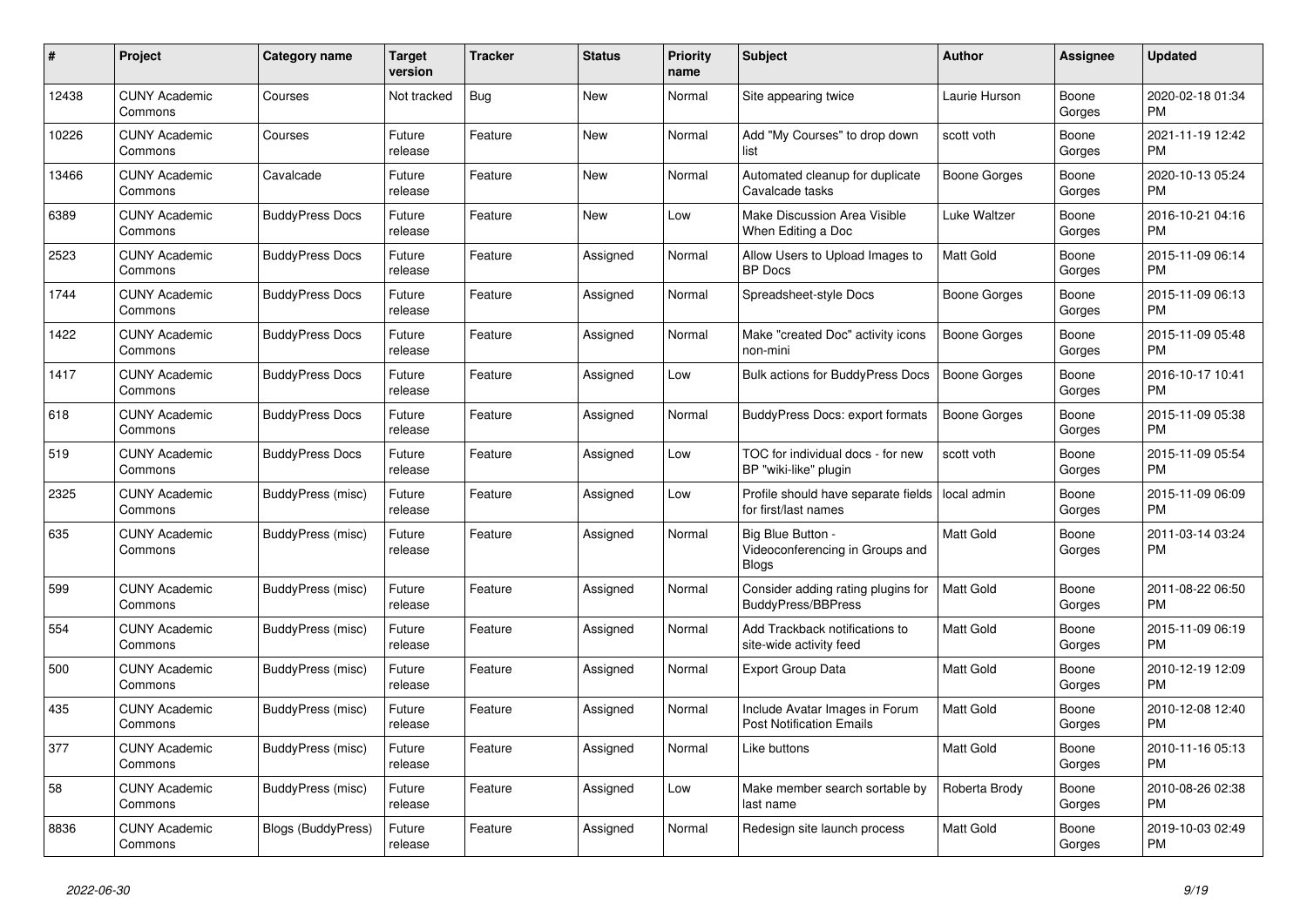| #     | Project                         | <b>Category name</b> | <b>Target</b><br>version | <b>Tracker</b> | <b>Status</b>        | Priority<br>name | <b>Subject</b>                                                                            | Author              | <b>Assignee</b> | <b>Updated</b>                |
|-------|---------------------------------|----------------------|--------------------------|----------------|----------------------|------------------|-------------------------------------------------------------------------------------------|---------------------|-----------------|-------------------------------|
| 8835  | <b>CUNY Academic</b><br>Commons | Blogs (BuddyPress)   | Future<br>release        | Feature        | New                  | Normal           | Extend cuny is shortlinks to sites                                                        | Luke Waltzer        | Boone<br>Gorges | 2022-04-26 11:59<br>AM.       |
| 7022  | <b>CUNY Academic</b><br>Commons | Announcements        | Future<br>release        | Bug            | New                  | Normal           | Sitewide announcements should<br>be displayed on, and dismissable<br>from, mapped domains | <b>Boone Gorges</b> | Boone<br>Gorges | 2018-03-22 10:18<br>AM        |
| 15210 | <b>CUNY Academic</b><br>Commons | Analytics            | Not tracked              | Design/UX      | New                  | Normal           | Google Analytics improvements                                                             | Colin McDonald      | Boone<br>Gorges | 2022-05-24 10:47<br>AM        |
| 1460  | <b>CUNY Academic</b><br>Commons | Analytics            | Future<br>release        | Feature        | Assigned             | Normal           | <b>Update System Report</b>                                                               | <b>Brian Foote</b>  | Boone<br>Gorges | 2015-11-09 06:13<br>PM.       |
| 8901  | <b>CUNY Academic</b><br>Commons | Accessibility        | Future<br>release        | Feature        | Assigned             | Normal           | Theme analysis for accessibility                                                          | Matt Gold           | Boone<br>Gorges | 2022-04-26 11:59<br>AM        |
| 8900  | <b>CUNY Academic</b><br>Commons | Accessibility        | Future<br>release        | Feature        | Assigned             | Normal           | Look into tools to enforce<br>accessibility in WP environment                             | <b>Matt Gold</b>    | Boone<br>Gorges | 2022-04-26 11:59<br>AM        |
| 16307 | <b>CUNY Academic</b><br>Commons |                      |                          | <b>Bug</b>     | New                  | Normal           | Add brief messaging to<br>accept/decline group membership<br>requests                     | Matt Gold           | Boone<br>Gorges | 2022-06-27 06:13<br><b>PM</b> |
| 16092 | <b>CUNY Academic</b><br>Commons |                      | Future<br>release        | Feature        | Hold                 | Normal           | Don't show main site in Site<br>search results                                            | Boone Gorges        | Boone<br>Gorges | 2022-05-17 03:12<br><b>PM</b> |
| 15883 | <b>CUNY Academic</b><br>Commons |                      | 2.1.0                    | Feature        | New                  | Normal           | Release BPGES update                                                                      | <b>Boone Gorges</b> | Boone<br>Gorges | 2022-05-26 10:39<br>AM        |
| 14504 | <b>CUNY Academic</b><br>Commons |                      | Not tracked              | Publicity      | Reporter<br>Feedback | Normal           | Adding showcases to home page<br>menu                                                     | Laurie Hurson       | Boone<br>Gorges | 2022-01-19 03:26<br>PM.       |
| 13949 | <b>CUNY Academic</b><br>Commons |                      | Not tracked              | Bug            | New                  | Normal           | Continued debugging of runaway<br>MySQL connections                                       | Matt Gold           | Boone<br>Gorges | 2021-09-14 10:42<br>AM        |
| 12911 | <b>CUNY Academic</b><br>Commons |                      | Not tracked              | Feature        | New                  | Normal           | Block access to xmlrpc.php based<br>on User-Agent                                         | <b>Boone Gorges</b> | Boone<br>Gorges | 2020-06-09 05:12<br>PM.       |
| 10678 | <b>CUNY Academic</b><br>Commons |                      | Not tracked              | Bug            | Reporter<br>Feedback | High             | Newsletter Plugin Not Sending<br>Out Newsletters                                          | Mark Webb           | Boone<br>Gorges | 2019-09-16 09:38<br>PM        |
| 10368 | <b>CUNY Academic</b><br>Commons |                      | Future<br>release        | Feature        | Assigned             | Normal           | Use ORCID data to populate<br>academic profile page                                       | Stephen Francoeur   | Boone<br>Gorges | 2018-09-25 01:53<br>PM.       |
| 9207  | <b>CUNY Academic</b><br>Commons |                      | Future<br>release        | Support        | Reporter<br>Feedback | Normal           | display dashboards made in<br>Tableau?                                                    | Marilyn Weber       | Boone<br>Gorges | 2018-04-10 10:42<br>AM        |
| 2618  | <b>NYCDH Community</b><br>Site  |                      |                          | Bug            | Assigned             | Low              | Mark blogs as spam when created   Matt Gold<br>by users marked as spam                    |                     | Boone<br>Gorges | 2013-06-09 11:38<br>PM        |
| 365   | <b>CUNY Academic</b><br>Commons | WordPress (misc)     | Future<br>release        | Feature        | Assigned             | Normal           | <b>Create Mouseover Tooltips</b><br>throughout Site                                       | Matt Gold           | Chris Stein     | 2015-11-09 06:18<br><b>PM</b> |
| 10354 | <b>CUNY Academic</b><br>Commons | Public Portfolio     | Future<br>release        | Feature        | New                  | Normal           | Opt out of Having a Profile Page                                                          | scott voth          | Chris Stein     | 2020-05-12 10:43<br>AM        |
| 5827  | <b>CUNY Academic</b><br>Commons | Public Portfolio     | Future<br>release        | <b>Bug</b>     | Assigned             | Normal           | Academic Interests square bracket   scott voth<br>links not working                       |                     | Chris Stein     | 2016-08-11 11:59<br><b>PM</b> |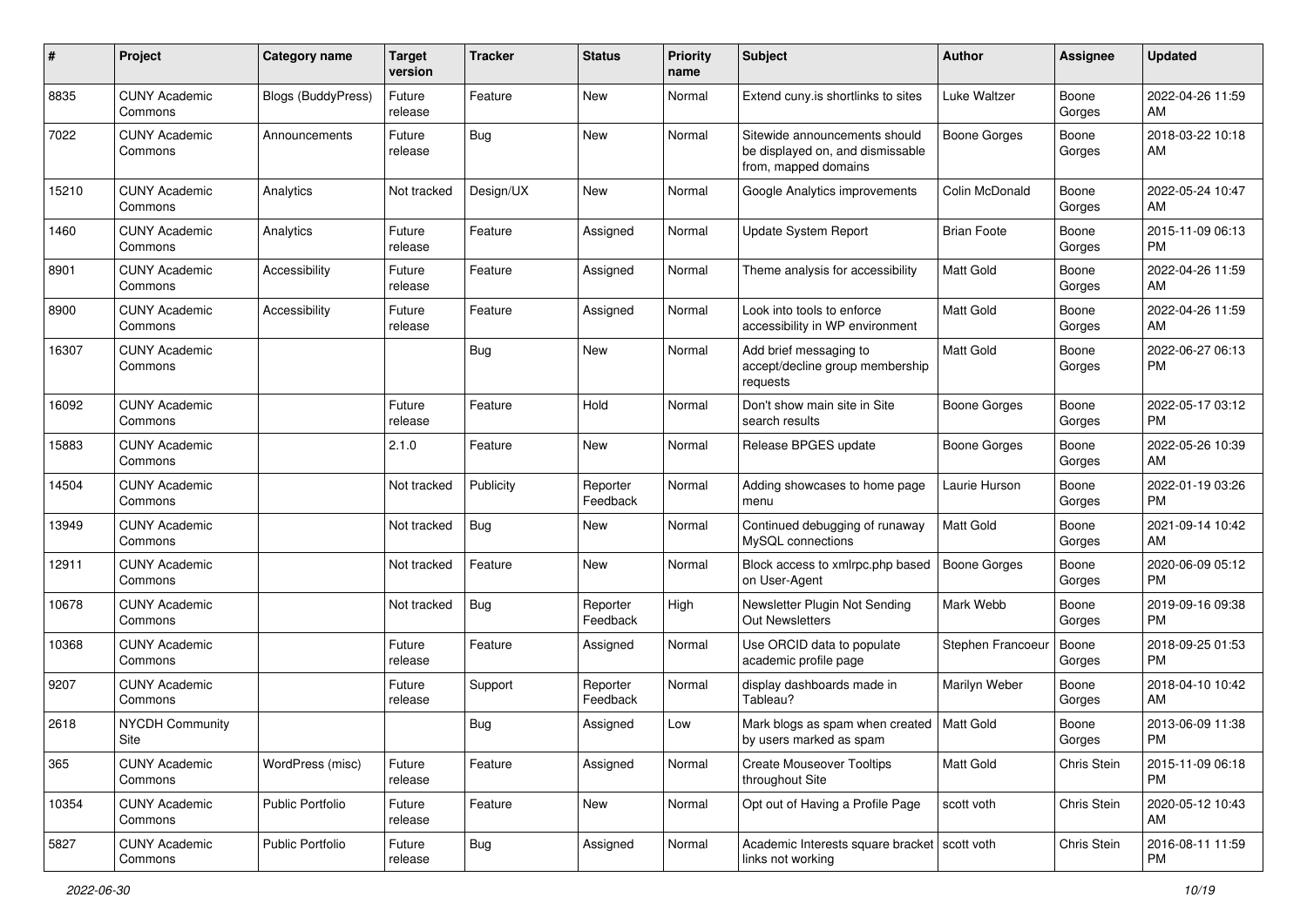| #     | Project                                                                 | <b>Category name</b>     | <b>Target</b><br>version | <b>Tracker</b> | <b>Status</b>        | <b>Priority</b><br>name | <b>Subject</b>                                                      | <b>Author</b>    | Assignee            | <b>Updated</b>                |
|-------|-------------------------------------------------------------------------|--------------------------|--------------------------|----------------|----------------------|-------------------------|---------------------------------------------------------------------|------------------|---------------------|-------------------------------|
| 3770  | <b>CUNY Academic</b><br>Commons                                         | <b>Public Portfolio</b>  | Future<br>release        | Feature        | Assigned             | Normal                  | Improve Layout/Formatting of<br>Positions Area on Public Portfolios | <b>Matt Gold</b> | Chris Stein         | 2015-04-01 09:17<br><b>PM</b> |
| 2881  | <b>CUNY Academic</b><br>Commons                                         | <b>Public Portfolio</b>  | Future<br>release        | Feature        | Assigned             | Normal                  | Redesign the UX for Profiles                                        | Chris Stein      | Chris Stein         | 2016-10-13 12:45<br><b>PM</b> |
| 2832  | <b>CUNY Academic</b><br>Commons                                         | Public Portfolio         | Future<br>release        | Feature        | Assigned             | Normal                  | Improve interface for (not)<br>auto-linking profile fields          | Boone Gorges     | Chris Stein         | 2015-01-05 08:52<br><b>PM</b> |
| 9028  | <b>CUNY Academic</b><br>Commons                                         | Onboarding               | Future<br>release        | Feature        | Assigned             | Normal                  | suggest groups to new members<br>during the registration process    | <b>Matt Gold</b> | Chris Stein         | 2018-10-24 12:34<br><b>PM</b> |
| 3330  | <b>CUNY Academic</b><br>Commons                                         | My Commons               | Future<br>release        | Feature        | Assigned             | Normal                  | "Commons Information" tool                                          | Boone Gorges     | Chris Stein         | 2014-09-22 08:46<br><b>PM</b> |
| 1544  | <b>CUNY Academic</b><br>Commons                                         | Groups (misc)            | Future<br>release        | Feature        | Reporter<br>Feedback | Normal                  | Group Filtering and Sorting                                         | Matt Gold        | Chris Stein         | 2019-03-01 02:25<br><b>PM</b> |
| 3059  | <b>CUNY Academic</b><br>Commons                                         | Group Forums             | Future<br>release        | Design/UX      | <b>New</b>           | Normal                  | Forum Post Permissable Content<br><b>Explanatory Text</b>           | Chris Stein      | Chris Stein         | 2015-04-02 11:27<br>AM        |
| 3354  | <b>CUNY Academic</b><br>Commons                                         | <b>Group Files</b>       | Future<br>release        | Feature        | Assigned             | Low                     | Allow Group Download of Multiple<br><b>Selected Files</b>           | <b>Matt Gold</b> | Chris Stein         | 2014-08-01 08:50<br>AM        |
| 2754  | <b>CUNY Academic</b><br>Commons                                         | Design                   | Future<br>release        | Feature        | Assigned             | Normal                  | Determine strategy for CAC logo<br>handling in top header           | Micki Kaufman    | Chris Stein         | 2015-01-05 08:53<br><b>PM</b> |
| 860   | <b>CUNY Academic</b><br>Commons                                         | Design                   | Future<br>release        | Design/UX      | Assigned             | Normal                  | <b>Standardize Button Treatment</b><br><b>Across the Commons</b>    | Chris Stein      | Chris Stein         | 2014-05-01 09:45<br>AM        |
| 8078  | <b>CUNY Academic</b><br>Commons                                         | <b>WordPress Plugins</b> | Future<br>release        | System Upgrade | Assigned             | Normal                  | <b>CommentPress Updates</b>                                         | Margaret Galvan  | Christian<br>Wach   | 2017-05-08 03:49<br><b>PM</b> |
| 13199 | <b>CUNY Academic</b><br>Commons                                         | Group Forums             | Future<br>release        | Feature        | New                  | Normal                  | Favoring Groups over bbPress<br>plugin                              | Colin McDonald   | Colin<br>McDonald   | 2021-11-19 12:28<br><b>PM</b> |
| 5268  | <b>CUNY Academic</b><br>Commons                                         | Group Forums             | Future<br>release        | <b>Bug</b>     | Assigned             | Normal                  | Long-time to post to multiple<br>groups                             | Luke Waltzer     | Daniel Jones        | 2016-09-07 06:31<br><b>PM</b> |
| 4438  | <b>CUNY Academic</b><br>Commons                                         | Events                   | Future<br>release        | Bug            | Assigned             | Normal                  | Events Calendar - Export<br><b>Recurring Events</b>                 | scott voth       | Daniel Jones        | 2016-05-23 04:25<br><b>PM</b> |
| 412   | <b>CUNY Academic</b><br>Commons                                         | <b>WordPress Themes</b>  | Future<br>release        | Feature        | Assigned             | Normal                  | <b>Featured Themes</b>                                              | Matt Gold        | Dominic<br>Giglio   | 2015-01-05 08:44<br><b>PM</b> |
| 2167  | <b>CUNY Academic</b><br>Commons                                         | WordPress (misc)         | Future<br>release        | Bug            | Assigned             | Normal                  | <b>CAC-Livestream Plugin Issues</b>                                 | Michael Smith    | Dominic<br>Giglio   | 2015-01-02 03:06<br><b>PM</b> |
| 940   | <b>CUNY Academic</b><br>Commons                                         | Redmine                  | Future<br>release        | Feature        | Assigned             | Low                     | Communication with users after<br>releases                          | Matt Gold        | Dominic<br>Giglio   | 2012-09-09 04:36<br><b>PM</b> |
| 1983  | <b>CUNY Academic</b><br>Commons                                         | Home Page                | Future<br>release        | Feature        | Assigned             | Low                     | Media Library integration with<br><b>Featured Content plugin</b>    | Boone Gorges     | Dominic<br>Giglio   | 2014-03-17 10:34<br>AM        |
| 12062 | AD/O365 Transition<br>from NonMatric to<br><b>Matriculated Students</b> |                          |                          | Feature        | In Progress          | Normal                  | create solution and console<br>project                              | Emilio Rodriguez | Emilio<br>Rodriguez | 2019-11-12 03:56<br><b>PM</b> |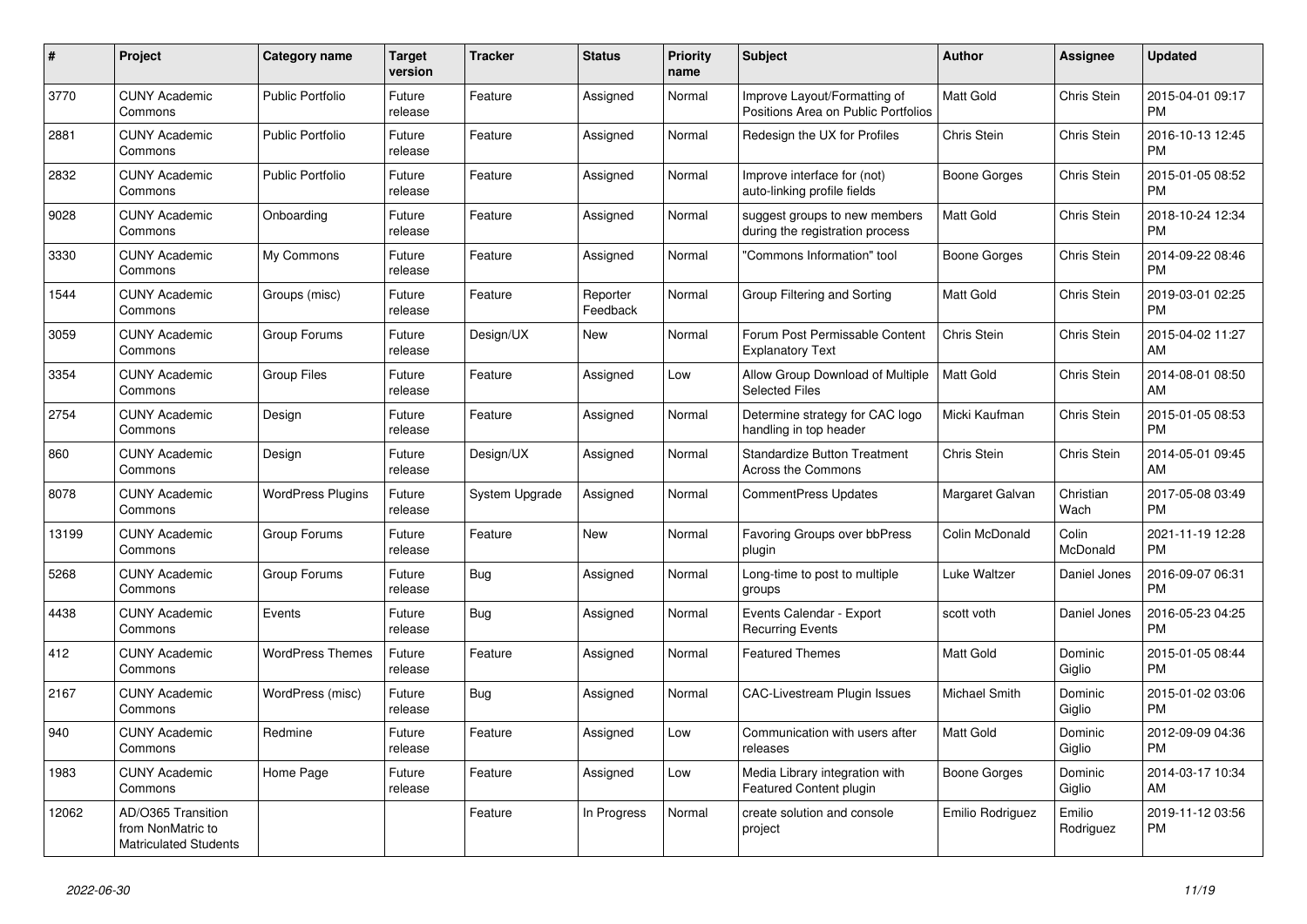| #     | <b>Project</b>                  | Category name                  | <b>Target</b><br>version | <b>Tracker</b> | <b>Status</b>        | <b>Priority</b><br>name | <b>Subject</b>                                                               | <b>Author</b>           | Assignee            | <b>Updated</b>                |
|-------|---------------------------------|--------------------------------|--------------------------|----------------|----------------------|-------------------------|------------------------------------------------------------------------------|-------------------------|---------------------|-------------------------------|
| 9835  | <b>CUNY Academic</b><br>Commons | Group Forums                   | Future<br>release        | <b>Bug</b>     | Assigned             | Normal                  | add a "like" function?                                                       | Marilyn Weber           | <b>Erik Trainer</b> | 2018-06-05 01:49<br><b>PM</b> |
| 13331 | <b>CUNY Academic</b><br>Commons | Site cloning                   | Future<br>release        | <b>Bug</b>     | <b>New</b>           | Normal                  | Combine Site Template and Clone<br>operations                                | Boone Gorges            | Jeremy Felt         | 2021-11-19 12:39<br><b>PM</b> |
| 15194 | <b>CUNY Academic</b><br>Commons | Internal Tools and<br>Workflow | 2.1.0                    | Feature        | New                  | Normal                  | PHPCS sniff for un-restored<br>switch to blog() calls                        | Boone Gorges            | Jeremy Felt         | 2022-05-26 10:45<br>AM        |
| 13891 | <b>CUNY Academic</b><br>Commons | Internal Tools and<br>Workflow | 2.1.0                    | Feature        | <b>New</b>           | Normal                  | Migrate automated linting to<br>GitHub Actions                               | Boone Gorges            | Jeremy Felt         | 2022-06-29 11:13<br>AM        |
| 8666  | <b>CUNY Academic</b><br>Commons | Teaching                       | Not tracked              | Documentation  | Assigned             | Normal                  | Create Teaching on the Commons<br>Resource Page                              | Matt Gold               | Laurie Hurson       | 2019-09-23 03:16<br><b>PM</b> |
| 12446 | <b>CUNY Academic</b><br>Commons | Groups (misc)                  | Future<br>release        | Feature        | Reporter<br>Feedback | Normal                  | Toggle default site to group forum<br>posting                                | Laurie Hurson           | Laurie Hurson       | 2020-03-10 11:57<br>AM        |
| 14475 | <b>CUNY Academic</b><br>Commons |                                | Not tracked              | Publicity      | <b>New</b>           | Normal                  | <b>OER Showcase Page</b>                                                     | Laurie Hurson           | Laurie Hurson       | 2021-09-14 10:46<br>AM        |
| 11879 | <b>CUNY Academic</b><br>Commons |                                | Not tracked              | Bug            | <b>New</b>           | Normal                  | Hypothesis comments appearing<br>on multiple, different pdfs across<br>blogs | Laurie Hurson           | Laurie Hurson       | 2019-09-19 02:39<br><b>PM</b> |
| 11517 | <b>CUNY Academic</b><br>Commons |                                | Not tracked              | Feature        | Assigned             | Normal                  | wp-accessibility plugin should not<br>strip 'target="_blank"' by default     | Boone Gorges            | Laurie Hurson       | 2019-09-24 09:57<br>AM        |
| 5955  | <b>CUNY Academic</b><br>Commons | Outreach                       | Future<br>release        | Feature        | Assigned             | Normal                  | Create auto-newsletter for<br>commons members                                | Matt Gold               | Luke Waltzer        | 2016-08-30 10:34<br>AM        |
| 6078  | <b>CUNY Academic</b><br>Commons | <b>Blogs (BuddyPress)</b>      | Future<br>release        | Feature        | New                  | Normal                  | Explore Adding Network Blog<br>Metadata Plugin                               | Luke Waltzer            | Luke Waltzer        | 2016-10-11 10:29<br><b>PM</b> |
| 2666  | <b>CUNY Academic</b><br>Commons | About page                     | Not tracked              | Documentation  | Assigned             | Normal                  | <b>Update About Text</b>                                                     | Chris Stein             | Luke Waltzer        | 2016-03-04 11:19<br>AM        |
| 8211  | <b>CUNY Academic</b><br>Commons | <b>WordPress Themes</b>        | Future<br>release        | Feature        | <b>New</b>           | Normal                  | Theme Suggestions: Material<br>Design-Inspired Themes                        | Margaret Galvan         | Margaret<br>Galvan  | 2017-08-07 02:48<br><b>PM</b> |
| 6298  | <b>CUNY Academic</b><br>Commons | User Experience                | Not tracked              | Design/UX      | Assigned             | Normal                  | Examine data from survey                                                     | Matt Gold               | Margaret<br>Galvan  | 2016-10-14 12:16<br><b>PM</b> |
| 12392 | <b>CUNY Academic</b><br>Commons | Help/Codex                     | Not tracked              | Documentation  | New                  | Normal                  | <b>Updates to Common Commons</b><br>Questions on Help Page                   | scott voth              | Margaret<br>Galvan  | 2020-02-11 10:53<br>AM        |
| 7828  | <b>CUNY Academic</b><br>Commons |                                | Not tracked              | Feature        | Assigned             | Normal                  | Theme Assessment 2017                                                        | Margaret Galvan         | Margaret<br>Galvan  | 2017-05-02 10:41<br><b>PM</b> |
| 3509  | <b>CUNY Academic</b><br>Commons | Publicity                      | 1.7                      | Publicity      | <b>New</b>           | Normal                  | Create 1.7 digital signage imagery                                           | Micki Kaufman           | Marilyn<br>Weber    | 2014-10-01 12:40<br><b>PM</b> |
| 12382 | <b>CUNY Academic</b><br>Commons | Membership                     | Not tracked              | Support        | New                  | Normal                  | Email request change                                                         | Marilyn Weber           | Marilyn<br>Weber    | 2020-02-06 12:56<br><b>PM</b> |
| 9420  | <b>CUNY Academic</b><br>Commons | cuny.is                        | Not tracked              | Feature        | <b>New</b>           | Normal                  | Request for http://cuny.is/streams                                           | Raffi<br>Khatchadourian | Marilyn<br>Weber    | 2018-04-02 10:08<br>AM        |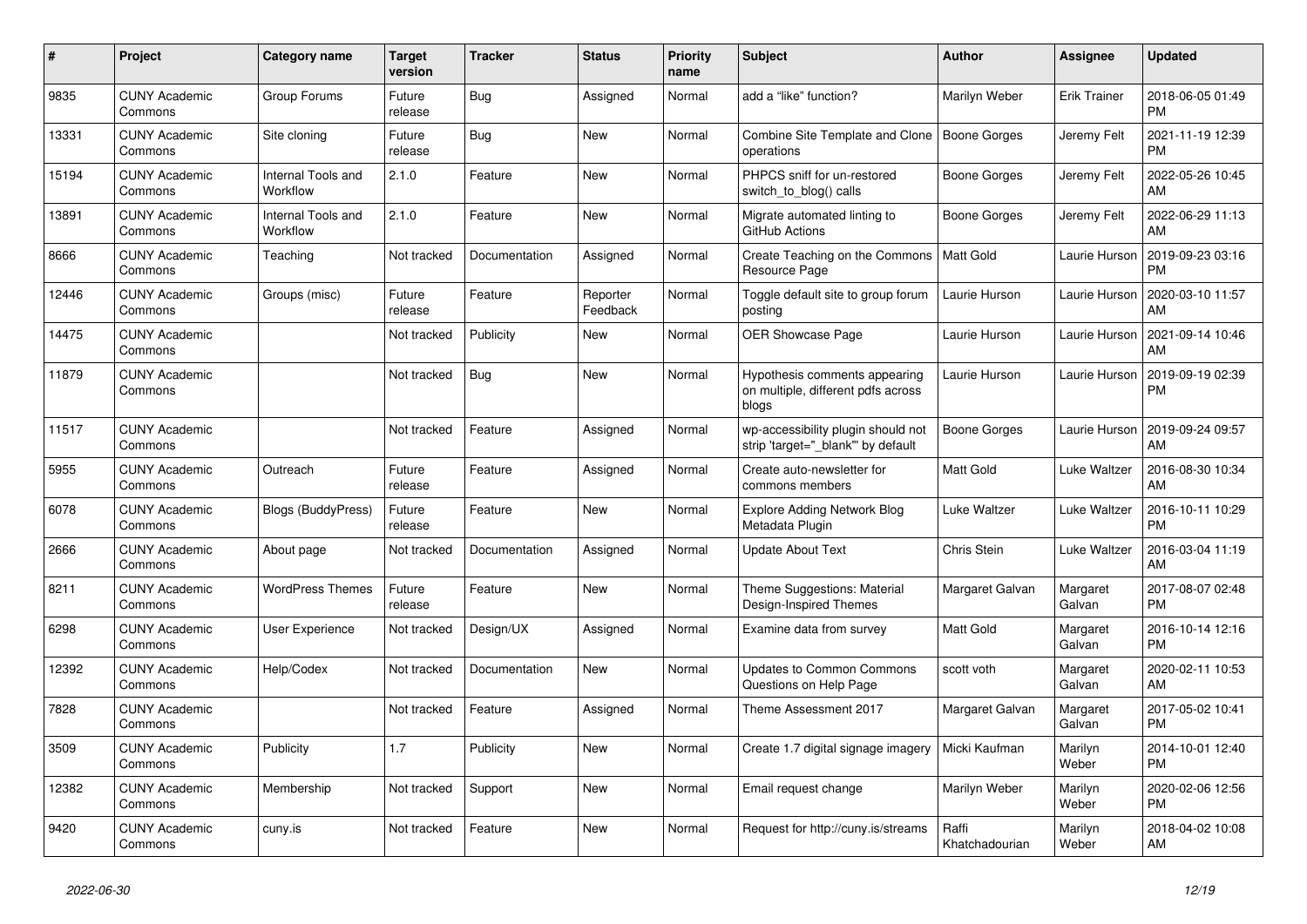| #     | Project                         | <b>Category name</b>     | <b>Target</b><br>version | <b>Tracker</b> | <b>Status</b>        | <b>Priority</b><br>name | <b>Subject</b>                                                                        | <b>Author</b>           | <b>Assignee</b>  | <b>Updated</b>                |
|-------|---------------------------------|--------------------------|--------------------------|----------------|----------------------|-------------------------|---------------------------------------------------------------------------------------|-------------------------|------------------|-------------------------------|
| 8837  | <b>CUNY Academic</b><br>Commons |                          | Not tracked              | Feature        | Assigned             | Normal                  | Create a form to request info from<br>people requesting premium<br>themes and plugins | <b>Matt Gold</b>        | Marilyn<br>Weber | 2017-11-14 03:35<br><b>PM</b> |
| 11545 | <b>CUNY Academic</b><br>Commons | <b>WordPress Plugins</b> | Not tracked              | Support        | <b>New</b>           | Normal                  | Twitter searches in WordPress                                                         | Gina Cherry             | <b>Matt Gold</b> | 2019-09-23 01:03<br><b>PM</b> |
| 8498  | <b>CUNY Academic</b><br>Commons | <b>WordPress Plugins</b> | Future<br>release        | Feature        | <b>New</b>           | Low                     | <b>Gravity Forms Email Users</b>                                                      | Raffi<br>Khatchadourian | Matt Gold        | 2017-10-13 12:58<br><b>PM</b> |
| 3691  | <b>CUNY Academic</b><br>Commons | <b>WordPress Plugins</b> | Future<br>release        | Bug            | New                  | Normal                  | <b>WPMU Domain Mapping</b><br>Debugging on cdev                                       | Raymond Hoh             | <b>Matt Gold</b> | 2014-12-12 09:04<br>AM        |
| 3657  | <b>CUNY Academic</b><br>Commons | WordPress (misc)         | Not tracked              | Feature        | <b>New</b>           | Normal                  | Create alert for GC email<br>addresses                                                | <b>Matt Gold</b>        | <b>Matt Gold</b> | 2016-04-14 11:29<br><b>PM</b> |
| 2175  | <b>CUNY Academic</b><br>Commons | WordPress (misc)         | Not tracked              | Support        | Assigned             | Normal                  | Subscibe 2 vs. Jetpack<br>subscription options                                        | local admin             | Matt Gold        | 2016-01-26 04:58<br><b>PM</b> |
| 8898  | <b>CUNY Academic</b><br>Commons | Social Paper             | Not tracked              | Feature        | Assigned             | Normal                  | Usage data on docs and social<br>paper                                                | Matt Gold               | <b>Matt Gold</b> | 2017-11-16 11:32<br>AM        |
| 370   | <b>CUNY Academic</b><br>Commons | Registration             | Future<br>release        | Feature        | Assigned             | High                    | <b>Guest Accounts</b>                                                                 | <b>Matt Gold</b>        | Matt Gold        | 2015-04-09 09:33<br><b>PM</b> |
| 9015  | <b>CUNY Academic</b><br>Commons | Groups (misc)            | Not tracked              | Outreach       | Assigned             | Normal                  | Email group admins the email<br>addresses of their groups                             | <b>Matt Gold</b>        | <b>Matt Gold</b> | 2018-01-02 09:54<br>AM        |
| 11493 | <b>CUNY Academic</b><br>Commons | Domain Mapping           | Not tracked              | Support        | Reporter<br>Feedback | Normal                  | Domain Mapping Request - Talia<br>Schaffer                                            | scott voth              | <b>Matt Gold</b> | 2019-08-06 08:39<br>AM        |
| 4225  | <b>CUNY Academic</b><br>Commons | DiRT Integration         | Future<br>release        | Design/UX      | New                  | Normal                  | Add information to DIRT page (in<br>Create a Group)                                   | Samantha Raddatz        | <b>Matt Gold</b> | 2015-06-26 03:14<br><b>PM</b> |
| 4972  | <b>CUNY Academic</b><br>Commons | Analytics                | Not tracked              | Bug            | <b>New</b>           | Normal                  | <b>Newsletter Analytics</b>                                                           | Stephen Real            | <b>Matt Gold</b> | 2015-12-09 12:54<br><b>PM</b> |
| 10839 | <b>CUNY Academic</b><br>Commons | About page               | Not tracked              | Support        | <b>New</b>           | Normal                  | <b>Mission Statement Needs</b><br>Revision                                            | scott voth              | <b>Matt Gold</b> | 2018-12-26 10:58<br>AM        |
| 12484 | <b>CUNY Academic</b><br>Commons |                          | Not tracked              | Support        | Reporter<br>Feedback | Normal                  | Sign up Code for COIL Course<br>starting in March                                     | Laurie Hurson           | <b>Matt Gold</b> | 2020-03-02 02:26<br><b>PM</b> |
| 8607  | <b>CUNY Academic</b><br>Commons |                          | Not tracked              | Support        | <b>New</b>           | Normal                  | Paypal?                                                                               | Marilyn Weber           | Matt Gold        | 2018-05-15 01:37<br><b>PM</b> |
| 2573  | <b>NYCDH Community</b><br>Site  |                          |                          | Feature        | Reporter<br>Feedback | Normal                  | Add dh_nyc twitter list feed to site                                                  | Mark Newton             | Matt Gold        | 2013-05-16 11:42<br><b>PM</b> |
| 8902  | <b>CUNY Academic</b><br>Commons | Design                   | Not tracked              | Feature        | Assigned             | Normal                  | Report back on research on<br><b>BuddyPress themes</b>                                | Matt Gold               | Michael Smith    | 2017-11-10 12:31<br><b>PM</b> |
| 3506  | <b>CUNY Academic</b><br>Commons | Publicity                | 1.7                      | Publicity      | <b>New</b>           | Normal                  | Prepare 1.7 email messaging                                                           | Micki Kaufman           | Micki<br>Kaufman | 2014-10-01 12:36<br><b>PM</b> |
| 6392  | <b>CUNY Academic</b><br>Commons | Group Forums             | Future<br>release        | Design/UX      | Assigned             | Low                     | Composition/Preview Panes in<br>Forum Posts                                           | Luke Waltzer            | Paige Dupont     | 2016-10-21 04:26<br><b>PM</b> |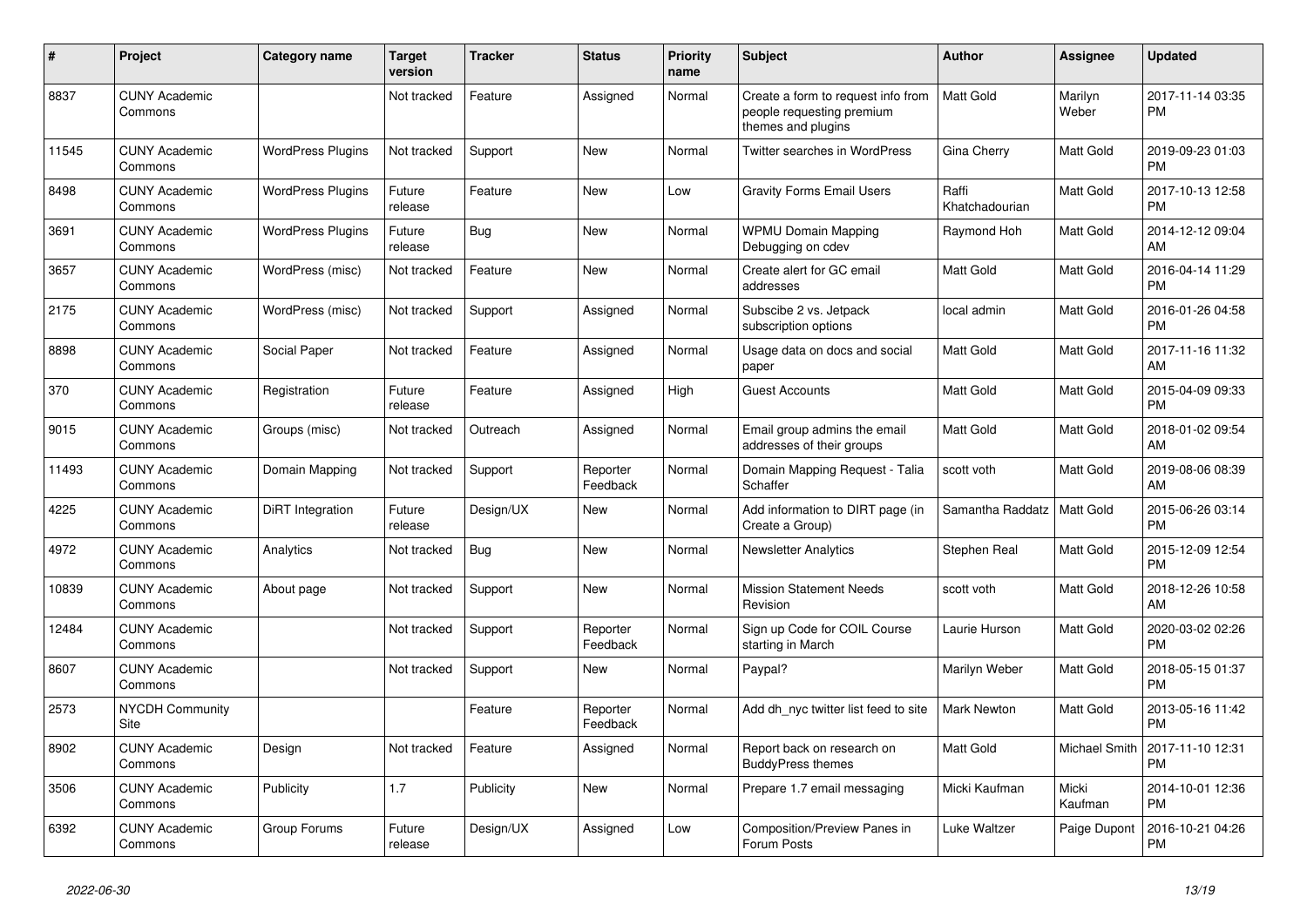| #     | <b>Project</b>                  | Category name            | <b>Target</b><br>version | <b>Tracker</b> | <b>Status</b>        | <b>Priority</b><br>name | <b>Subject</b>                                                                       | <b>Author</b>           | Assignee           | <b>Updated</b>                |
|-------|---------------------------------|--------------------------|--------------------------|----------------|----------------------|-------------------------|--------------------------------------------------------------------------------------|-------------------------|--------------------|-------------------------------|
| 7624  | <b>CUNY Academic</b><br>Commons | BuddyPress (misc)        | Future<br>release        | Design/UX      | New                  | Normal                  | <b>BP</b> Notifications                                                              | Luke Waltzer            | Paige Dupont       | 2017-02-08 10:43<br><b>PM</b> |
| 11393 | <b>CUNY Academic</b><br>Commons |                          | Not tracked              | Publicity      | New                  | Normal                  | After 1.15 release, ceate a hero<br>slide and post about adding a site<br>to a group | scott voth              | Patrick<br>Sweeney | 2019-05-14 10:32<br>AM        |
| 3492  | <b>CUNY Academic</b><br>Commons | <b>WordPress Themes</b>  | Future<br>release        | Support        | Assigned             | Normal                  | Add CBOX theme to the<br>Commons                                                     | scott voth              | Raymond<br>Hoh     | 2014-10-08 05:55<br><b>PM</b> |
| 16319 | <b>CUNY Academic</b><br>Commons | <b>WordPress Plugins</b> | 2.0.3                    | <b>Bug</b>     | <b>New</b>           | Normal                  | Request for Events Calendar Pro<br>5.14.2 update                                     | Raymond Hoh             | Raymond<br>Hoh     | 2022-06-29 03:24<br><b>PM</b> |
| 15516 | <b>CUNY Academic</b><br>Commons | <b>WordPress Plugins</b> |                          | Bug            | Reporter<br>Feedback | Normal                  | Can't publish or save draft of post<br>on wordpress.com                              | Raffi<br>Khatchadourian | Raymond<br>Hoh     | 2022-03-02 05:52<br><b>PM</b> |
| 13946 | <b>CUNY Academic</b><br>Commons | <b>WordPress Plugins</b> | 2.1.0                    | Support        | Assigned             | Normal                  | Custom Embed handler For<br>OneDrive files                                           | scott voth              | Raymond<br>Hoh     | 2022-05-26 10:46<br>AM        |
| 12741 | <b>CUNY Academic</b><br>Commons | <b>WordPress Plugins</b> | Not tracked              | Support        | Reporter<br>Feedback | Normal                  | Tableau Public Viz Block                                                             | Marilyn Weber           | Raymond<br>Hoh     | 2020-05-12 11:00<br>AM        |
| 11649 | <b>CUNY Academic</b><br>Commons | <b>WordPress Plugins</b> | 2.0.3                    | Bug            | In Progress          | Normal                  | CC license displayed on every<br>page                                                | Gina Cherry             | Raymond<br>Hoh     | 2022-06-29 11:32<br>AM        |
| 3939  | <b>CUNY Academic</b><br>Commons | <b>WordPress Plugins</b> | Future<br>release        | Bug            | Hold                 | Normal                  | Activity stream support for<br>Co-Authors Plus plugin                                | Raymond Hoh             | Raymond<br>Hoh     | 2015-11-09 06:13<br><b>PM</b> |
| 16245 | <b>CUNY Academic</b><br>Commons | WordPress (misc)         |                          | Bug            | Reporter<br>Feedback | Normal                  | Save Button missing on<br>WordPress Profile page                                     | scott voth              | Raymond<br>Hoh     | 2022-06-16 03:09<br><b>PM</b> |
| 14983 | <b>CUNY Academic</b><br>Commons | WordPress (misc)         | Not tracked              | Support        | Reporter<br>Feedback | Normal                  | "Read More" tag not working                                                          | Rebecca Krisel          | Raymond<br>Hoh     | 2021-11-23 01:17<br><b>PM</b> |
| 11624 | <b>CUNY Academic</b><br>Commons | WordPress (misc)         | Not tracked              | Support        | New                  | Normal                  | Change pages into posts or swap<br>database for a Commons site?                      | Stephen Klein           | Raymond<br>Hoh     | 2019-07-09 11:04<br>AM        |
| 9346  | <b>CUNY Academic</b><br>Commons | WordPress (misc)         | Not tracked              | Bug            | <b>New</b>           | Normal                  | Clone cetls.bmcc.cuny.edu for<br>development                                         | Owen Roberts            | Raymond<br>Hoh     | 2018-03-06 05:35<br><b>PM</b> |
| 4388  | <b>CUNY Academic</b><br>Commons | WordPress (misc)         | Future<br>release        | Bug            | Assigned             | Normal                  | Repeated request for<br>authentication.                                              | Alice.Lynn<br>McMichael | Raymond<br>Hoh     | 2015-08-11 07:35<br><b>PM</b> |
| 5282  | <b>CUNY Academic</b><br>Commons | Social Paper             | Future<br>release        | Bug            | New                  | Normal                  | Replying via email directs to paper<br>but not individual comment.                   | Marilyn Weber           | Raymond<br>Hoh     | 2016-03-02 01:48<br><b>PM</b> |
| 9729  | <b>CUNY Academic</b><br>Commons | <b>SEO</b>               | Not tracked              | Support        | <b>New</b>           | Normal                  | 503 Errors showing on<br>newlaborforum.cuny.edu                                      | Diane Krauthamer        | Raymond<br>Hoh     | 2018-05-22 04:48<br><b>PM</b> |
| 3662  | <b>CUNY Academic</b><br>Commons | <b>SEO</b>               | Future<br>release        | Feature        | Assigned             | Normal                  | Duplicate Content/SEO/Google<br>issues                                               | <b>Matt Gold</b>        | Raymond<br>Hoh     | 2015-04-13 04:37<br><b>PM</b> |
| 16177 | <b>CUNY Academic</b><br>Commons | Reply By Email           |                          | Bug            | New                  | Normal                  | Switch to Inbound mode for RBE                                                       | Raymond Hoh             | Raymond<br>Hoh     | 2022-05-30 04:32<br><b>PM</b> |
| 13430 | <b>CUNY Academic</b><br>Commons | Reply By Email           | Not tracked              | <b>Bug</b>     | <b>New</b>           | Normal                  | Delay in RBE                                                                         | Luke Waltzer            | Raymond<br>Hoh     | 2020-10-13 11:16<br>AM        |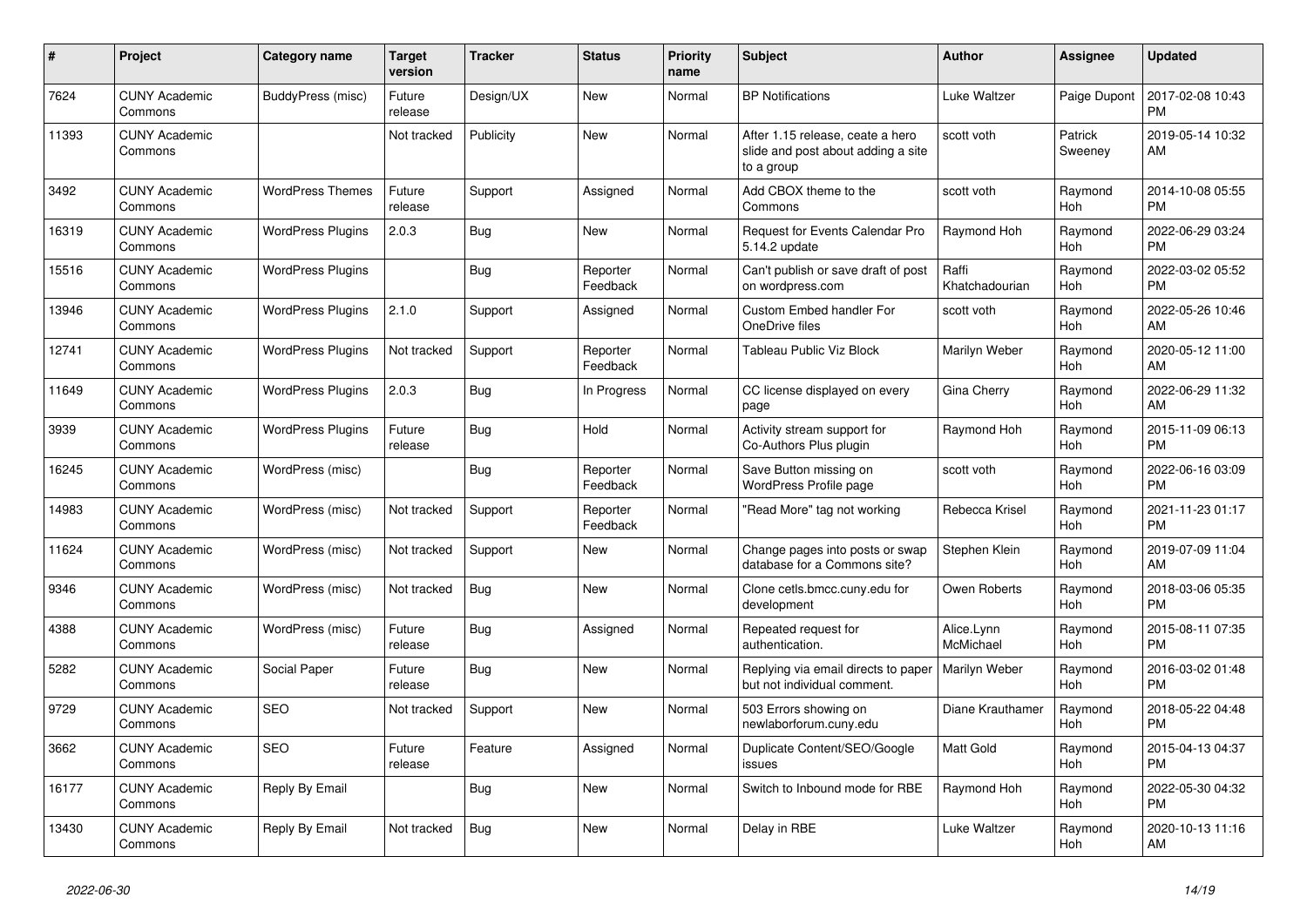| $\pmb{\#}$ | <b>Project</b>                  | <b>Category name</b> | Target<br>version | <b>Tracker</b> | <b>Status</b>        | <b>Priority</b><br>name | <b>Subject</b>                                                               | Author           | Assignee              | <b>Updated</b>                |
|------------|---------------------------------|----------------------|-------------------|----------------|----------------------|-------------------------|------------------------------------------------------------------------------|------------------|-----------------------|-------------------------------|
| 8991       | <b>CUNY Academic</b><br>Commons | Reply By Email       | Not tracked       | Bug            | Hold                 | Normal                  | RBE duplicate email message<br>issue                                         | <b>Matt Gold</b> | Raymond<br><b>Hoh</b> | 2018-02-18 08:53<br><b>PM</b> |
| 8976       | <b>CUNY Academic</b><br>Commons | Reply By Email       | Not tracked       | Feature        | Assigned             | Normal                  | Package RBE new topics posting?                                              | Matt Gold        | Raymond<br>Hoh        | 2017-12-04 02:34<br><b>PM</b> |
| 6671       | <b>CUNY Academic</b><br>Commons | Reply By Email       | Not tracked       | Bug            | Assigned             | Normal                  | "Post too often" RBE error<br>message                                        | <b>Matt Gold</b> | Raymond<br>Hoh        | 2016-11-11 09:55<br>AM        |
| 3369       | <b>CUNY Academic</b><br>Commons | Reply By Email       | Not tracked       | Outreach       | Hold                 | Normal                  | Release reply by email to WP<br>plugin directory                             | Matt Gold        | Raymond<br>Hoh        | 2016-03-01 12:46<br><b>PM</b> |
| 4535       | <b>CUNY Academic</b><br>Commons | My Commons           | Future<br>release | Bug            | New                  | Low                     | My Commons filter issue                                                      | scott voth       | Raymond<br>Hoh        | 2015-09-01 11:17<br>AM        |
| 3577       | <b>CUNY Academic</b><br>Commons | My Commons           | Future<br>release | Design/UX      | Assigned             | Normal                  | Replies to items in My Commons                                               | <b>Matt Gold</b> | Raymond<br>Hoh        | 2015-04-09 05:19<br><b>PM</b> |
| 3536       | <b>CUNY Academic</b><br>Commons | My Commons           | Future<br>release | Feature        | Assigned             | Normal                  | Infinite Scroll on My Commons<br>page                                        | <b>Matt Gold</b> | Raymond<br><b>Hoh</b> | 2015-04-13 04:42<br><b>PM</b> |
| 3517       | <b>CUNY Academic</b><br>Commons | My Commons           | Future<br>release | Feature        | Assigned             | Normal                  | Mute/Unmute My Commons<br>updates                                            | <b>Matt Gold</b> | Raymond<br>Hoh        | 2015-11-09 01:19<br>PM.       |
| 6995       | <b>CUNY Academic</b><br>Commons | Home Page            | Not tracked       | <b>Bug</b>     | Assigned             | Normal                  | member filter on homepage not<br>working                                     | <b>Matt Gold</b> | Raymond<br>Hoh        | 2016-12-11 09:46<br><b>PM</b> |
| 7115       | <b>CUNY Academic</b><br>Commons | Groups (misc)        | Future<br>release | Feature        | Reporter<br>Feedback | Normal                  | make licensing info clear during<br>group creation                           | <b>Matt Gold</b> | Raymond<br>Hoh        | 2020-12-08 11:32<br>AM        |
| 13457      | <b>CUNY Academic</b><br>Commons | Group Forums         | 2.0.3             | <b>Bug</b>     | <b>New</b>           | High                    | Forum post not sending<br>notifications                                      | Filipa Calado    | Raymond<br>Hoh        | 2022-06-29 11:32<br>AM.       |
| 13358      | <b>CUNY Academic</b><br>Commons | Group Forums         | Future<br>release | Feature        | New                  | Normal                  | Improved UI for group forum<br>threading settings                            | Boone Gorges     | Raymond<br>Hoh        | 2021-11-19 12:27<br><b>PM</b> |
| 13328      | <b>CUNY Academic</b><br>Commons | Group Forums         | Not tracked       | Bug            | Reporter<br>Feedback | Normal                  | cross-posting in two related<br>groups                                       | Marilyn Weber    | Raymond<br><b>Hoh</b> | 2020-09-15 10:39<br><b>PM</b> |
| 10659      | <b>CUNY Academic</b><br>Commons | Group Forums         | Future<br>release | Feature        | Assigned             | Normal                  | Post to multiple groups via email                                            | <b>Matt Gold</b> | Raymond<br>Hoh        | 2018-11-15 12:54<br>AM        |
| 7928       | <b>CUNY Academic</b><br>Commons | Group Forums         | Not tracked       | Bug            | <b>New</b>           | Normal                  | Duplicate Forum post                                                         | Luke Waltzer     | Raymond<br>Hoh        | 2017-04-11 09:27<br><b>PM</b> |
| 3192       | <b>CUNY Academic</b><br>Commons | Group Forums         | Future<br>release | Feature        | Assigned             | Normal                  | Customizable forum views for<br>bbPress 2.x group forums                     | Boone Gorges     | Raymond<br>Hoh        | 2015-11-09 12:47<br><b>PM</b> |
| 1192       | <b>CUNY Academic</b><br>Commons | <b>Group Files</b>   | Future<br>release | Feature        | Assigned             | Low                     | When posting group files, allow<br>users to add a category without<br>saving | <b>Matt Gold</b> | Raymond<br>Hoh        | 2015-11-09 05:53<br><b>PM</b> |
| 6749       | <b>CUNY Academic</b><br>Commons | Events               | Future<br>release | Bug            | New                  | Low                     | BPEO iCal request can trigger<br>very large number of DB queries             | Boone Gorges     | Raymond<br>Hoh        | 2016-11-15 10:09<br><b>PM</b> |
| 5016       | <b>CUNY Academic</b><br>Commons | Events               | Future<br>release | Feature        | Assigned             | Low                     | Allow comments to be posted on<br>events                                     | <b>Matt Gold</b> | Raymond<br>Hoh        | 2019-03-01 02:23<br><b>PM</b> |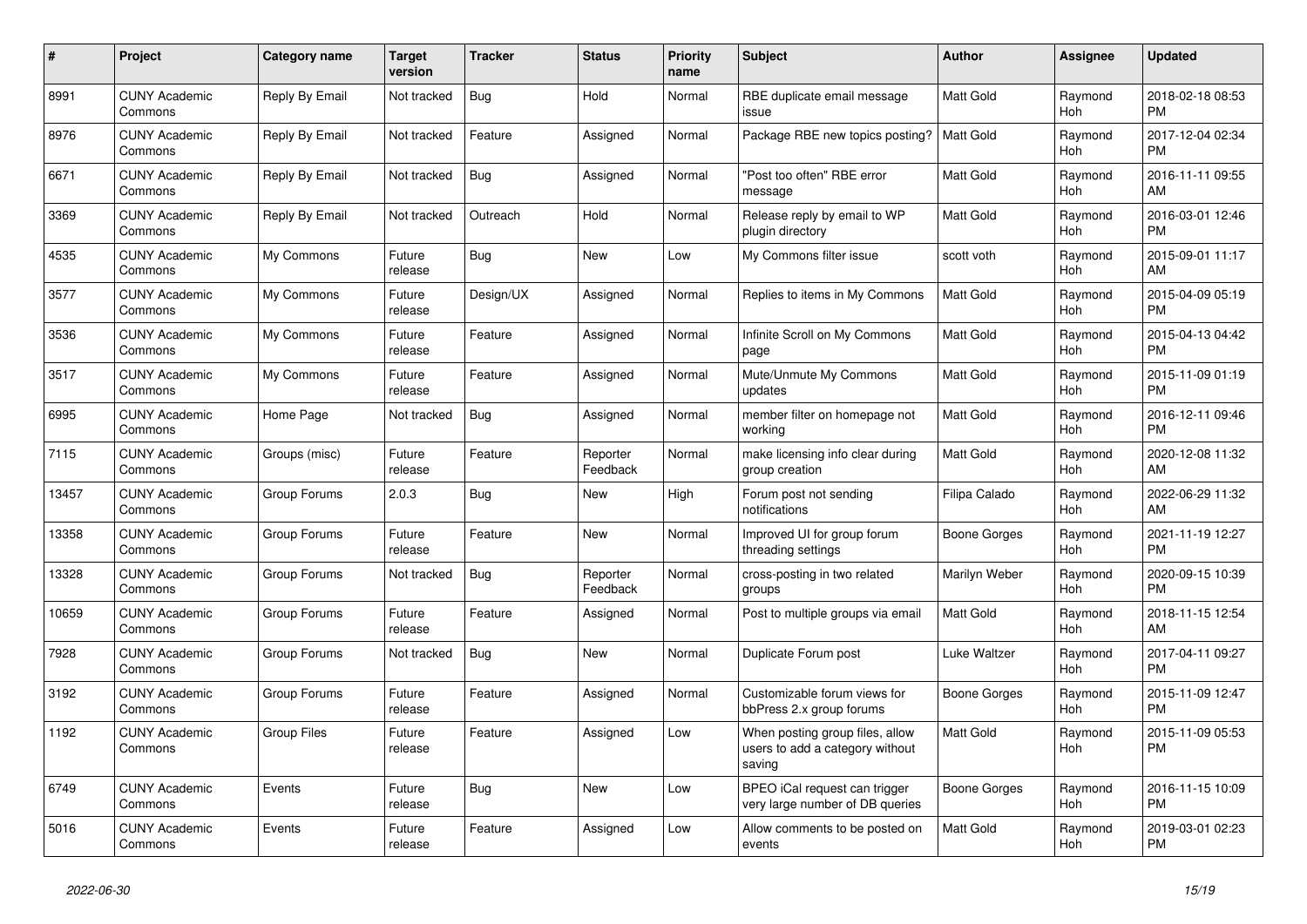| #     | <b>Project</b>                  | Category name              | <b>Target</b><br>version | <b>Tracker</b> | <b>Status</b>        | <b>Priority</b><br>name | <b>Subject</b>                                                                | <b>Author</b>      | Assignee            | <b>Updated</b>                |
|-------|---------------------------------|----------------------------|--------------------------|----------------|----------------------|-------------------------|-------------------------------------------------------------------------------|--------------------|---------------------|-------------------------------|
| 11971 | <b>CUNY Academic</b><br>Commons | <b>Email Notifications</b> | Future<br>release        | Bug            | Reporter<br>Feedback | Low                     | Pictures obscured in emailed post<br>notifications                            | Marilyn Weber      | Raymond<br>Hoh      | 2019-11-21 01:14<br><b>PM</b> |
| 333   | <b>CUNY Academic</b><br>Commons | <b>Email Notifications</b> | Future<br>release        | Feature        | Assigned             | Low                     | Delay Forum Notification Email<br>Delivery Until After Editing Period<br>Ends | <b>Matt Gold</b>   | Raymond<br>Hoh      | 2015-11-09 06:01<br><b>PM</b> |
| 14496 | <b>CUNY Academic</b><br>Commons | Domain Mapping             | Future<br>release        | Bug            | <b>New</b>           | Normal                  | Mapped domain SSO uses<br>third-party cookies                                 | Raymond Hoh        | Raymond<br>Hoh      | 2021-05-24 04:03<br><b>PM</b> |
| 9060  | <b>CUNY Academic</b><br>Commons | Commons In A Box           | Not tracked              | Bug            | Hold                 | Normal                  | Problems with CBox image library<br>upload                                    | Lisa Rhody         | Raymond<br>Hoh      | 2018-01-10 03:26<br><b>PM</b> |
| 14994 | <b>CUNY Academic</b><br>Commons | cdev.gc.cuny.edu           | Not tracked              | Support        | In Progress          | Normal                  | Clear Cache on CDEV                                                           | scott voth         | Raymond<br>Hoh      | 2021-12-07 03:51<br><b>PM</b> |
| 11243 | <b>CUNY Academic</b><br>Commons | BuddyPress (misc)          | Future<br>release        | Bug            | <b>New</b>           | Normal                  | Audit bp-custom.php                                                           | Raymond Hoh        | Raymond<br>Hoh      | 2022-04-26 11:59<br>AM        |
| 5691  | <b>CUNY Academic</b><br>Commons | Blogs (BuddyPress)         | Future<br>release        | Bug            | Assigned             | High                    | Differing numbers on Sites display                                            | <b>Matt Gold</b>   | Raymond<br>Hoh      | 2016-06-13 01:37<br><b>PM</b> |
| 16110 | <b>CUNY Academic</b><br>Commons |                            |                          | Support        | Reporter<br>Feedback | Normal                  | remove Creative Commons<br>license from pages?                                | Marilyn Weber      | Raymond<br>Hoh      | 2022-05-17 06:11<br><b>PM</b> |
| 13286 | <b>CUNY Academic</b><br>Commons |                            | Not tracked              | Support        | New                  | Normal                  | problem connecting with<br>WordPress app                                      | Marilyn Weber      | Raymond<br>Hoh      | 2020-09-08 11:16<br>AM        |
| 12004 | <b>CUNY Academic</b><br>Commons |                            | Not tracked              | Support        | Reporter<br>Feedback | Normal                  | Notifications for spam blog<br>comments                                       | Gina Cherry        | Raymond<br>Hoh      | 2019-11-01 12:05<br><b>PM</b> |
| 11149 | <b>CUNY Academic</b><br>Commons |                            | Not tracked              | Support        | Reporter<br>Feedback | Normal                  | comments getting blocked                                                      | Marilyn Weber      | Raymond<br>Hoh      | 2019-03-26 11:40<br>AM        |
| 10262 | <b>CUNY Academic</b><br>Commons |                            | Not tracked              | Bug            | Reporter<br>Feedback | Normal                  | Newsletter Plugin: Broken Image<br>at Bottom of All Newsletters               | Mark Webb          | Raymond<br>Hoh      | 2018-08-30 05:17<br><b>PM</b> |
| 8992  | <b>NYCDH Community</b><br>Site  |                            |                          | <b>Bug</b>     | Assigned             | Normal                  | Multiple RBE error reports                                                    | <b>Matt Gold</b>   | Raymond<br>Hoh      | 2017-12-11 05:43<br><b>PM</b> |
| 6644  | <b>CUNY Academic</b><br>Commons |                            | Not tracked              | <b>Bug</b>     | Reporter<br>Feedback | High                    | White Screen at Login Pge                                                     | Luke Waltzer       | Raymond<br>Hoh      | 2016-11-21 10:34<br><b>PM</b> |
| 2574  | <b>NYCDH Community</b><br>Site  |                            |                          | Feature        | Assigned             | Normal                  | Add Way to Upload Files to<br>Groups                                          | <b>Mark Newton</b> | Raymond<br>Hoh      | 2013-05-18 07:46<br><b>PM</b> |
| 2571  | NYCDH Community<br>Site         |                            |                          | Feature        | Assigned             | Normal                  | Add Google custom search box to<br>homepage                                   | <b>Mark Newton</b> | Raymond<br>Hoh      | 2013-05-18 07:49<br><b>PM</b> |
| 497   | <b>CUNY Academic</b><br>Commons | <b>WordPress Plugins</b>   | Future<br>release        | Feature        | Assigned             | Normal                  | Drag and Drop Ordering on<br>Gallery Post Plugin                              | <b>Matt Gold</b>   | Ron Rennick         | 2015-11-09 06:18<br><b>PM</b> |
| 4986  | <b>CUNY Academic</b><br>Commons | ZenDesk                    | Not tracked              | Support        | Assigned             | Normal                  | Prepare documentation for<br>Zendesk re web widget                            | <b>Matt Gold</b>   | Samantha<br>Raddatz | 2016-02-25 03:09<br><b>PM</b> |
| 1105  | <b>CUNY Academic</b><br>Commons | WordPress (misc)           | Future<br>release        | Feature        | Assigned             | Normal                  | Rephrase Blog Privacy Options                                                 | <b>Matt Gold</b>   | Samantha<br>Raddatz | 2015-11-09 06:19<br><b>PM</b> |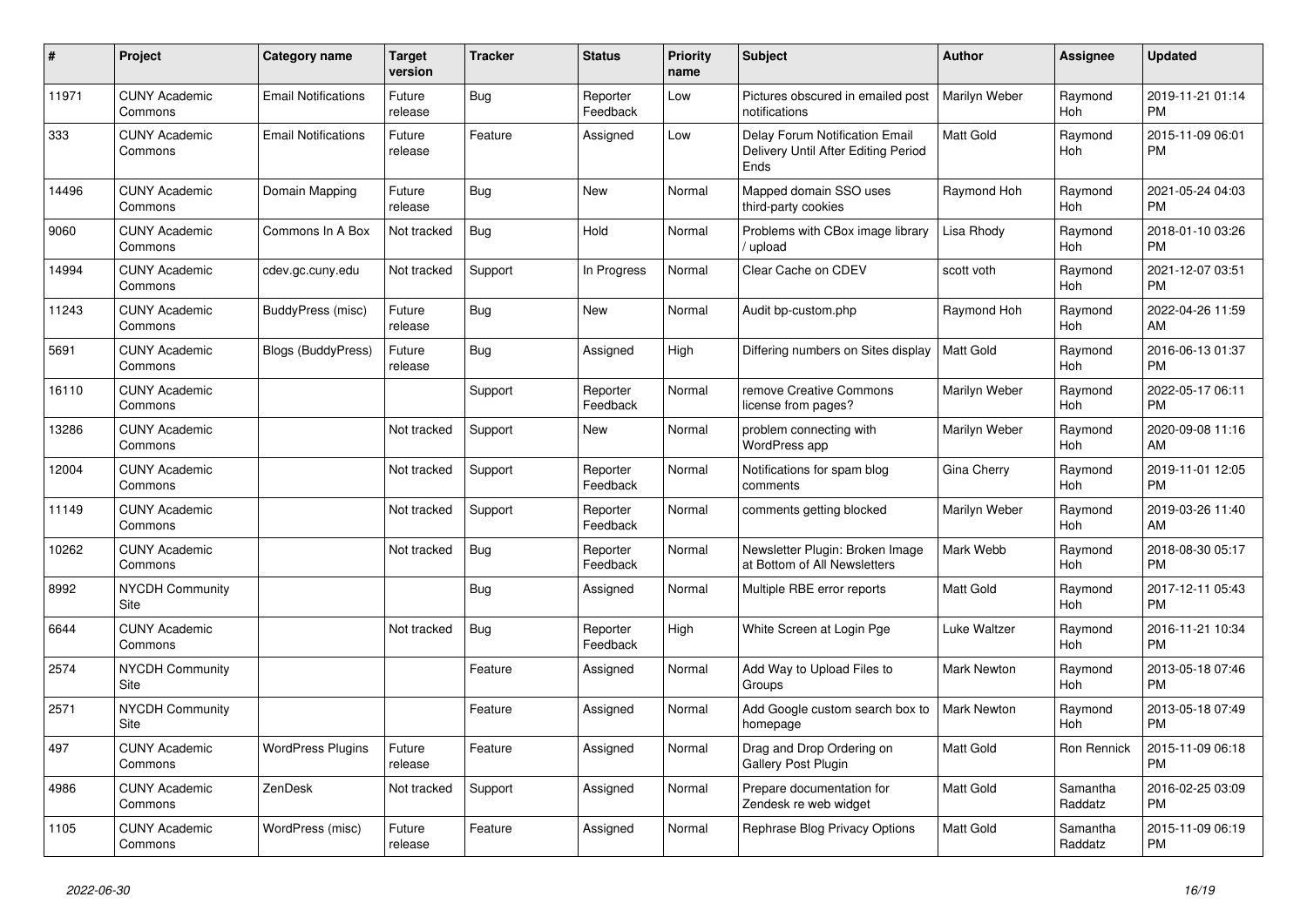| #    | <b>Project</b>                  | Category name           | <b>Target</b><br>version | <b>Tracker</b> | <b>Status</b>        | <b>Priority</b><br>name | <b>Subject</b>                                                                                                                                        | <b>Author</b>           | <b>Assignee</b>     | <b>Updated</b>                |
|------|---------------------------------|-------------------------|--------------------------|----------------|----------------------|-------------------------|-------------------------------------------------------------------------------------------------------------------------------------------------------|-------------------------|---------------------|-------------------------------|
| 4661 | <b>CUNY Academic</b><br>Commons | User Experience         | Future<br>release        | Bug            | Assigned             | Normal                  | <b>Simplify Events text</b>                                                                                                                           | <b>Matt Gold</b>        | Samantha<br>Raddatz | 2015-10-02 09:06<br><b>PM</b> |
| 3473 | <b>CUNY Academic</b><br>Commons | User Experience         | Future<br>release        | Feature        | Assigned             | Normal                  | Commons profile: Add help info<br>about "Positions" replacing "title"                                                                                 | Keith Miyake            | Samantha<br>Raddatz | 2015-11-09 02:28<br><b>PM</b> |
| 5397 | <b>CUNY Academic</b><br>Commons | Social Paper            | Future<br>release        | Feature        | New                  | Normal                  | frustrating to have to<br>enable/disable in SP                                                                                                        | Marilyn Weber           | Samantha<br>Raddatz | 2016-04-20 03:39<br><b>PM</b> |
| 5183 | <b>CUNY Academic</b><br>Commons | Social Paper            | Future<br>release        | Design/UX      | <b>New</b>           | Normal                  | Creating a new paper when<br>viewing an existing paper                                                                                                | Raffi<br>Khatchadourian | Samantha<br>Raddatz | 2016-02-02 12:09<br><b>PM</b> |
| 5058 | <b>CUNY Academic</b><br>Commons | Social Paper            | Future<br>release        | Feature        | <b>New</b>           | Low                     | Can there be a clearer signal that<br>even when comments have<br>already been made you add<br>comments by clicking on the side?<br>(SP suggestion #5) | Marilyn Weber           | Samantha<br>Raddatz | 2016-02-11 10:24<br><b>PM</b> |
| 5053 | <b>CUNY Academic</b><br>Commons | Social Paper            | Future<br>release        | Feature        | New                  | Low                     | Scrollable menu to add readers<br>(SP suggestion #4)                                                                                                  | Marilyn Weber           | Samantha<br>Raddatz | 2016-04-21 05:21<br><b>PM</b> |
| 5050 | <b>CUNY Academic</b><br>Commons | Social Paper            | Future<br>release        | Feature        | <b>New</b>           | Low                     | Making comments visible in SP<br>editing mode (SP suggestion #1)                                                                                      | Marilyn Weber           | Samantha<br>Raddatz | 2019-09-17 11:10<br><b>PM</b> |
| 5225 | <b>CUNY Academic</b><br>Commons | Registration            | Future<br>release        | Feature        | Assigned             | Normal                  | On-boarding Issues                                                                                                                                    | Luke Waltzer            | Samantha<br>Raddatz | 2016-02-12 02:58<br><b>PM</b> |
| 308  | <b>CUNY Academic</b><br>Commons | Registration            | Future<br>release        | Feature        | <b>New</b>           | Normal                  | Group recommendations for<br>signup process                                                                                                           | Boone Gorges            | Samantha<br>Raddatz | 2015-11-09 05:07<br><b>PM</b> |
| 4622 | <b>CUNY Academic</b><br>Commons | <b>Public Portfolio</b> | Future<br>release        | Design/UX      | <b>New</b>           | Normal                  | <b>Profile Visibility Settings</b>                                                                                                                    | Samantha Raddatz        | Samantha<br>Raddatz | 2015-09-21 12:18<br><b>PM</b> |
| 4404 | <b>CUNY Academic</b><br>Commons | <b>Public Portfolio</b> | Future<br>release        | Design/UX      | Assigned             | Normal                  | Change color of permissions info<br>on portfolio editing interface                                                                                    | <b>Matt Gold</b>        | Samantha<br>Raddatz | 2015-08-11 05:28<br><b>PM</b> |
| 4253 | <b>CUNY Academic</b><br>Commons | <b>Public Portfolio</b> | Future<br>release        | Design/UX      | <b>New</b>           | Normal                  | Encourage users to add portfolio<br>content                                                                                                           | Samantha Raddatz        | Samantha<br>Raddatz | 2015-07-07 11:32<br>AM        |
| 3458 | <b>CUNY Academic</b><br>Commons | Groups (misc)           | Future<br>release        | Feature        | Assigned             | Normal                  | Filter Members of Group by<br>Campus                                                                                                                  | Michael Smith           | Samantha<br>Raddatz | 2014-09-26 08:32<br><b>PM</b> |
| 481  | <b>CUNY Academic</b><br>Commons | Groups (misc)           | Future<br>release        | Feature        | Assigned             | Normal                  | ability to archive inactive groups<br>and blogs                                                                                                       | Michael Mandiberg       | Samantha<br>Raddatz | 2015-11-09 05:56<br><b>PM</b> |
| 1456 | <b>CUNY Academic</b><br>Commons | Group Invitations       | Future<br>release        | Feature        | Reporter<br>Feedback | Low                     | Invite to Group Button from Profile<br>Field                                                                                                          | Matt Gold               | Samantha<br>Raddatz | 2015-11-09 05:59<br><b>PM</b> |
| 4221 | <b>CUNY Academic</b><br>Commons | Group Forums            | Future<br>release        | Design/UX      | Assigned             | Normal                  | Add 'Number of Posts' display<br>option to Forum page                                                                                                 | Samantha Raddatz        | Samantha<br>Raddatz | 2015-06-26 02:21<br><b>PM</b> |
| 5317 | <b>CUNY Academic</b><br>Commons | Group Blogs             | Not tracked              | Bug            | Reporter<br>Feedback | Normal                  | Notifications of New Post Didn't<br>Come                                                                                                              | Luke Waltzer            | Samantha<br>Raddatz | 2016-03-21 10:41<br><b>PM</b> |
| 653  | <b>CUNY Academic</b><br>Commons | Group Blogs             | Future<br>release        | Feature        | Assigned             | Normal                  | Redesign Integration of Groups<br>and Blogs                                                                                                           | <b>Matt Gold</b>        | Samantha<br>Raddatz | 2015-11-09 05:40<br><b>PM</b> |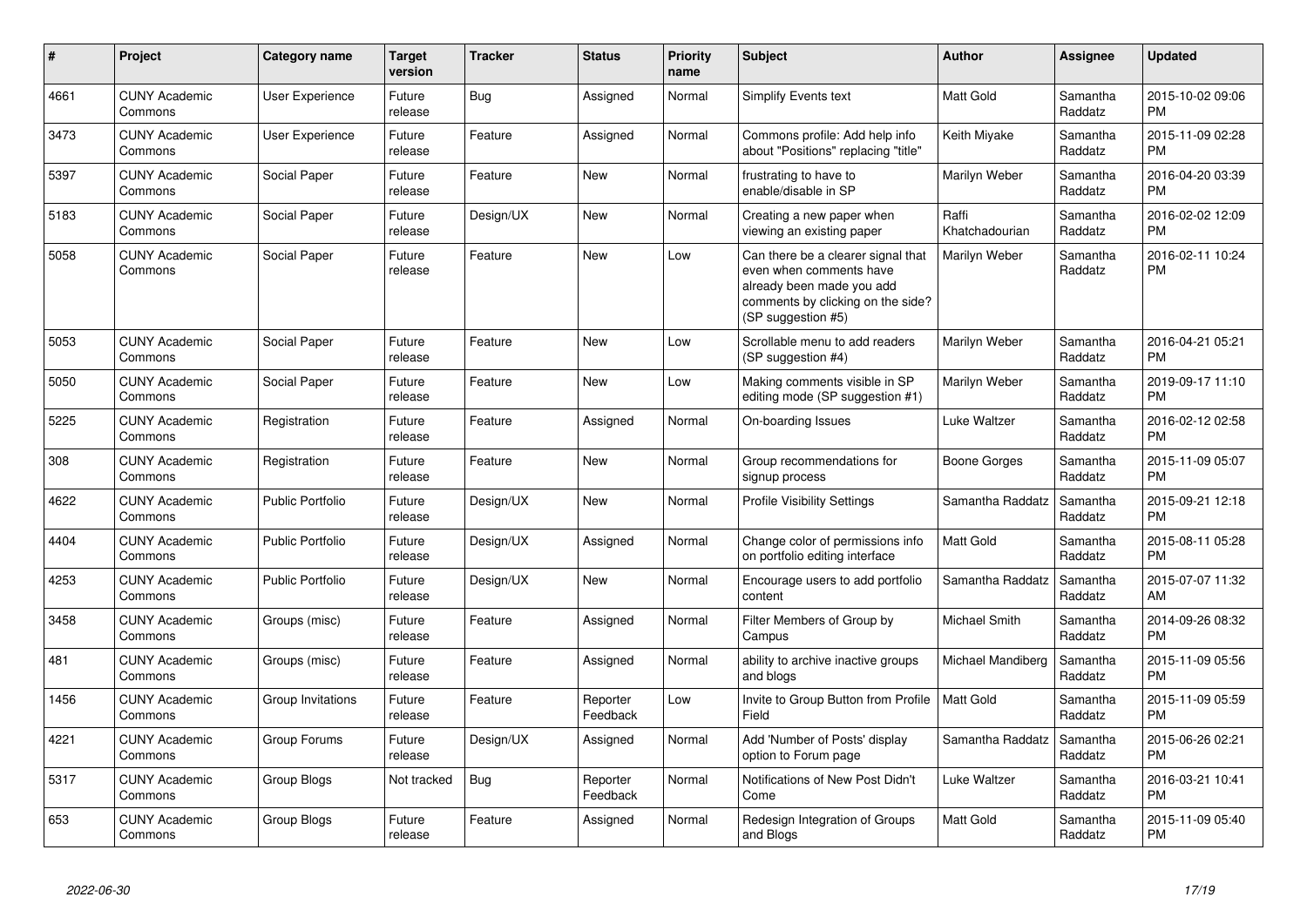| $\pmb{\#}$ | <b>Project</b>                  | <b>Category name</b>        | <b>Target</b><br>version | <b>Tracker</b> | <b>Status</b>        | <b>Priority</b><br>name | <b>Subject</b>                                                                                   | <b>Author</b>    | Assignee            | <b>Updated</b>                |
|------------|---------------------------------|-----------------------------|--------------------------|----------------|----------------------|-------------------------|--------------------------------------------------------------------------------------------------|------------------|---------------------|-------------------------------|
| 4027       | <b>CUNY Academic</b><br>Commons | Commons In A Box            | Not tracked              | Design/UX      | Assigned             | Normal                  | Usability review of CBOX update<br>procedures                                                    | <b>Matt Gold</b> | Samantha<br>Raddatz | 2015-05-11 06:36<br><b>PM</b> |
| 4226       | <b>CUNY Academic</b><br>Commons | <b>BuddyPress Docs</b>      | Future<br>release        | Design/UX      | New                  | Normal                  | Add option to connect a Doc with<br>a Group                                                      | Samantha Raddatz | Samantha<br>Raddatz | 2015-09-09 04:08<br><b>PM</b> |
| 310        | <b>CUNY Academic</b><br>Commons | BuddyPress (misc)           | Future<br>release        | Feature        | Assigned             | Low                     | <b>Friend Request Email</b>                                                                      | Matt Gold        | Samantha<br>Raddatz | 2015-11-09 05:08<br><b>PM</b> |
| 5298       | <b>CUNY Academic</b><br>Commons |                             | Not tracked              | Publicity      | <b>New</b>           | Normal                  | Survey Pop-Up Text                                                                               | Samantha Raddatz | Samantha<br>Raddatz | 2016-03-22 12:27<br><b>PM</b> |
| 4235       | <b>CUNY Academic</b><br>Commons |                             | Not tracked              | Design/UX      | Assigned             | Normal                  | Explore user experience around<br>comments on forum topics vs docs                               | <b>Matt Gold</b> | Samantha<br>Raddatz | 2015-07-21 10:23<br>AM        |
| 10580      | <b>CUNY Academic</b><br>Commons | Information<br>Architecture | Future<br>release        | Design/UX      | New                  | Normal                  | Primary nav item review                                                                          | Boone Gorges     | Sara Cannon         | 2022-06-28 01:29<br><b>PM</b> |
| 10439      | <b>CUNY Academic</b><br>Commons | Design                      | 2.1.0                    | Design/UX      | <b>New</b>           | Normal                  | Create Style Guide for Commons                                                                   | Sonja Leix       | Sara Cannon         | 2022-06-28 01:43<br><b>PM</b> |
| 5826       | <b>CUNY Academic</b><br>Commons | <b>WordPress Plugins</b>    | Future<br>release        | Support        | Reporter<br>Feedback | Normal                  | <b>Remove Subscription Options</b><br>plugin from directory                                      | Sarah Morgano    | Sarah<br>Morgano    | 2016-10-21 04:14<br>PM        |
| 3511       | <b>CUNY Academic</b><br>Commons | Publicity                   | 1.7                      | Publicity      | Assigned             | Normal                  | Social media for 1.7                                                                             | Micki Kaufman    | Sarah<br>Morgano    | 2014-10-14 03:32<br><b>PM</b> |
| 3510       | <b>CUNY Academic</b><br>Commons | Publicity                   | 1.7                      | Publicity      | Assigned             | Normal                  | Post on the News Blog re: 'My<br>Commons'                                                        | Micki Kaufman    | Sarah<br>Morgano    | 2014-10-15 11:18<br>AM        |
| 2612       | <b>CUNY Academic</b><br>Commons |                             | Not tracked              | Publicity      | Assigned             | Normal                  | Pinterest site for the Commons                                                                   | local admin      | Sarah<br>Morgano    | 2016-03-04 11:19<br>AM        |
| 636        | <b>CUNY Academic</b><br>Commons | WordPress (misc)            | Not tracked              | Support        | Assigned             | Normal                  | Create Lynda.com-like Table of<br><b>Contents for Prospective Tutorial</b><br><b>Screencasts</b> | Matt Gold        | scott voth          | 2016-02-23 03:12<br><b>PM</b> |
| 4222       | <b>CUNY Academic</b><br>Commons | User Experience             | Future<br>release        | Design/UX      | <b>New</b>           | Normal                  | Add information to 'Delete<br>Account' page                                                      | Samantha Raddatz | scott voth          | 2015-06-26 11:35<br>AM        |
| 12247      | <b>CUNY Academic</b><br>Commons | Publicity                   | Not tracked              | Support        | <b>New</b>           | Normal                  | Screenshot of First Commons<br>Homepage                                                          | scott voth       | scott voth          | 2020-01-14 12:08<br><b>PM</b> |
| 6115       | <b>CUNY Academic</b><br>Commons | <b>Publicity</b>            | Not tracked              | Feature        | Assigned             | Normal                  | create digital signage for GC                                                                    | Matt Gold        | scott voth          | 2016-10-11 10:09<br><b>PM</b> |
| 14787      | <b>CUNY Academic</b><br>Commons | <b>Plugin Packages</b>      | Future<br>release        | Feature        | <b>New</b>           | Normal                  | Creating a "Design" plugin<br>package                                                            | Laurie Hurson    | scott voth          | 2022-04-27 04:56<br><b>PM</b> |
| 3565       | <b>CUNY Academic</b><br>Commons | My Commons                  | Not tracked              | Documentation  | <b>New</b>           | Normal                  | Load Newest inconsistencies                                                                      | Chris Stein      | scott voth          | 2015-11-09 01:16<br><b>PM</b> |
| 11883      | <b>CUNY Academic</b><br>Commons | Help/Codex                  | Not tracked              | Support        | New                  | Normal                  | Need Embedding Help Page<br>Update (Tableau)                                                     | Anthony Wheeler  | scott voth          | 2019-09-24 08:49<br>AM        |
| 3524       | <b>CUNY Academic</b><br>Commons | Documentation               | Not tracked              | Documentation  | Assigned             | Normal                  | Post describing all you can do<br>when starting up a new blog/group                              | Matt Gold        | scott voth          | 2014-10-04 12:56<br><b>PM</b> |